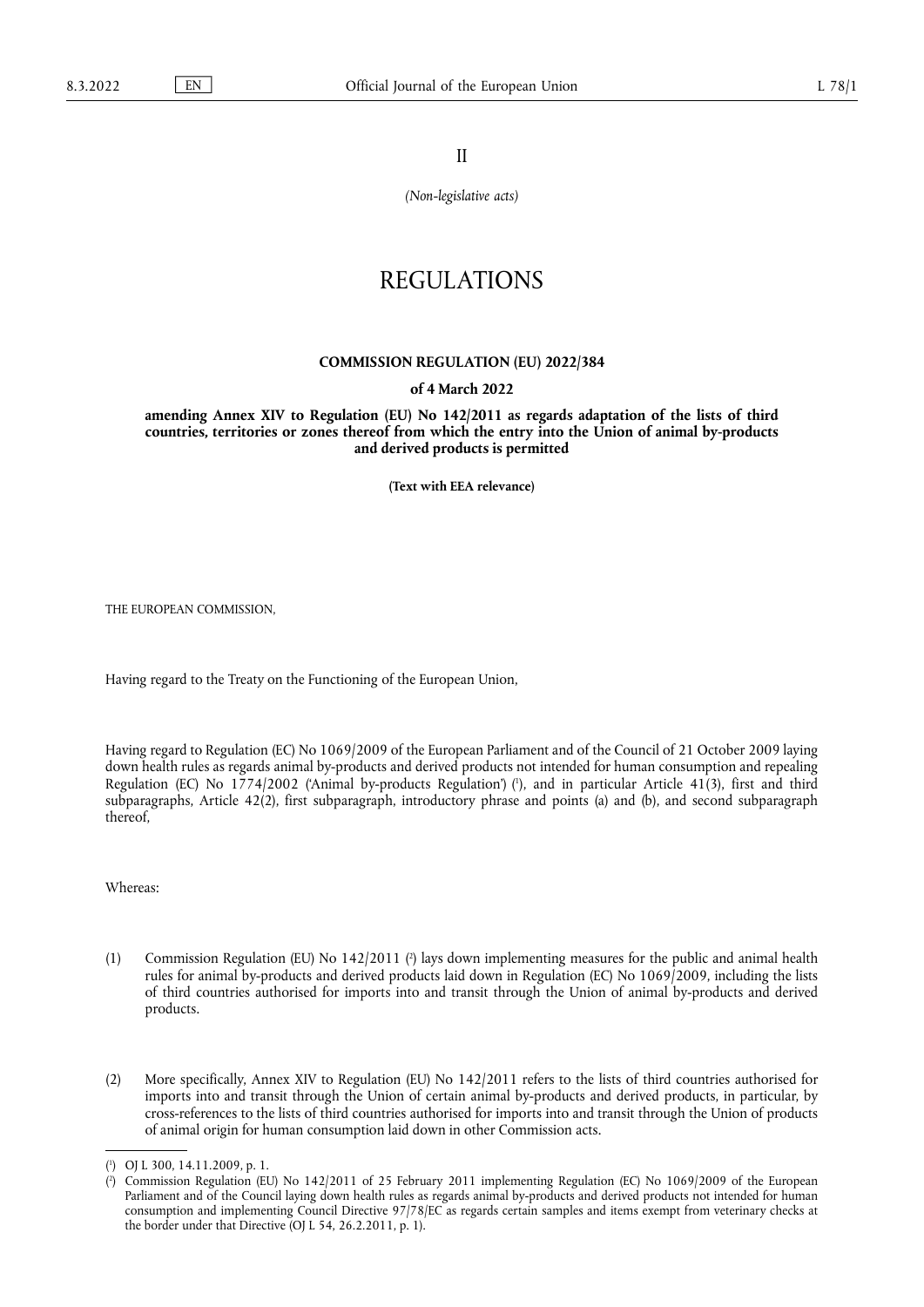- <span id="page-1-5"></span><span id="page-1-4"></span>(3) Following a major revision of the Union legislation on animal health by Regulation (EU) 2016/429 of the European Parliament and of the Council [\(](#page-1-0) 3 ), and official controls by Regulation (EU) 2017/625 of the European Parliament and of the Council [\(](#page-1-1) 4 ), a number of Commission acts laying down lists of third countries authorised for imports into and transit through the Union of products of animal origin for human consumption, referred to in Annex XIV to Regulation (EU) No 142/2011, have been repealed and replaced, in particular by acts adopted pursuant to Regulations (EU) 2016/429 and (EU) 2017/625.
- <span id="page-1-7"></span><span id="page-1-6"></span>[\(](#page-1-2)4) Commission Implementing Regulation (EU) 2021/404 (5), was adopted pursuant to Regulation (EU) 2016/429, and it lays down the lists of third countries, territories or zones thereof, or compartments thereof in the case of aquaculture animals, from which the entry into the Union of consignments of certain species and categories of animals, germinal products and products of animal origin is permitted. In addition, Commission Implementing Regulation [\(](#page-1-3)EU) 2021/405 (%), was adopted pursuant to Regulation (EU) 2017/625, and it lays down the lists of third countries or regions thereof from which the entry into the Union of consignments of certain animals and goods intended for human consumption is permitted. However, animal by-products and derived products are not within the scope of these two regulations.
- (5) Accordingly, the lists of third countries authorised for imports into and transit through the Union of animal by-products and derived products, set out in Annex XIV to Regulation (EU) No 142/2011, should be updated, notably by replacing the references to the lists of third countries laid down in the repealed Commission acts by appropriate references to Implementing Regulations (EU) 2021/404 and (EU) 2021/405.
- (6) Annex XIV to Regulation (EU) No 142/2011 should therefore be amended accordingly.
- (7) The measures provided for in this Regulation are in accordance with the opinion of the Standing Committee on Plants, Animals, Food and Feed,

HAS ADOPTED THIS REGULATION:

#### *Article 1*

Annex XIV to Regulation (EU) No 142/2011 is amended in accordance with the Annex to this Regulation.

#### *Article 2*

This Regulation shall enter into force on the twentieth day following that of its publication in the *Official Journal of the European Union*.

<span id="page-1-0"></span>[<sup>\(</sup>](#page-1-4) 3 ) Regulation (EU) 2016/429 of the European Parliament and of the Council of 9 March 2016 on transmissible animal diseases and amending and repealing certain acts in the area of animal health ('Animal Health Law') (OJ L 84, 31.3.2016, p. 1).

<span id="page-1-1"></span>[<sup>\(</sup>](#page-1-5) 4 ) Regulation (EU) 2017/625 of the European Parliament and of the Council of 15 March 2017 on official controls and other official activities performed to ensure the application of food and feed law, rules on animal health and welfare, plant health and plant protection products, amending Regulations (EC) No 999/2001, (EC) No 396/2005, (EC) No 1069/2009, (EC) No 1107/2009, (EU) No 1151/2012, (EU) No 652/2014, (EU) 2016/429 and (EU) 2016/2031 of the European Parliament and of the Council, Council Regulations (EC) No 1/2005 and (EC) No 1099/2009 and Council Directives 98/58/EC, 1999/74/EC, 2007/43/EC, 2008/119/EC and 2008/120/EC, and repealing Regulations (EC) No 854/2004 and (EC) No 882/2004 of the European Parliament and of the Council, Council Directives 89/608/EEC, 89/662/EEC, 90/425/EEC, 91/496/EEC, 96/23/EC, 96/93/EC and 97/78/EC and Council Decision 92/438/EEC (Official Controls Regulation) (OJ L 95, 7.4.2017, p. 1).

<span id="page-1-2"></span>[<sup>\(</sup>](#page-1-6) 5 ) Commission Implementing Regulation (EU) 2021/404 of 24 March 2021 laying down the lists of third countries, territories or zones thereof from which the entry into the Union of animals, germinal products and products of animal origin is permitted in accordance with Regulation (EU) 2016/429 of the European Parliament and the Council (OJ L 114, 31.3.2021, p. 1).

<span id="page-1-3"></span>[<sup>\(</sup>](#page-1-7) 6 ) Commission Implementing Regulation (EU) 2021/405 of 24 March 2021 laying down the lists of third countries or regions thereof authorised for the entry into the Union of certain animals and goods intended for human consumption in accordance with Regulation (EU) 2017/625 of the European Parliament and of the Council (OJ L 114, 31.3.2021, p. 118).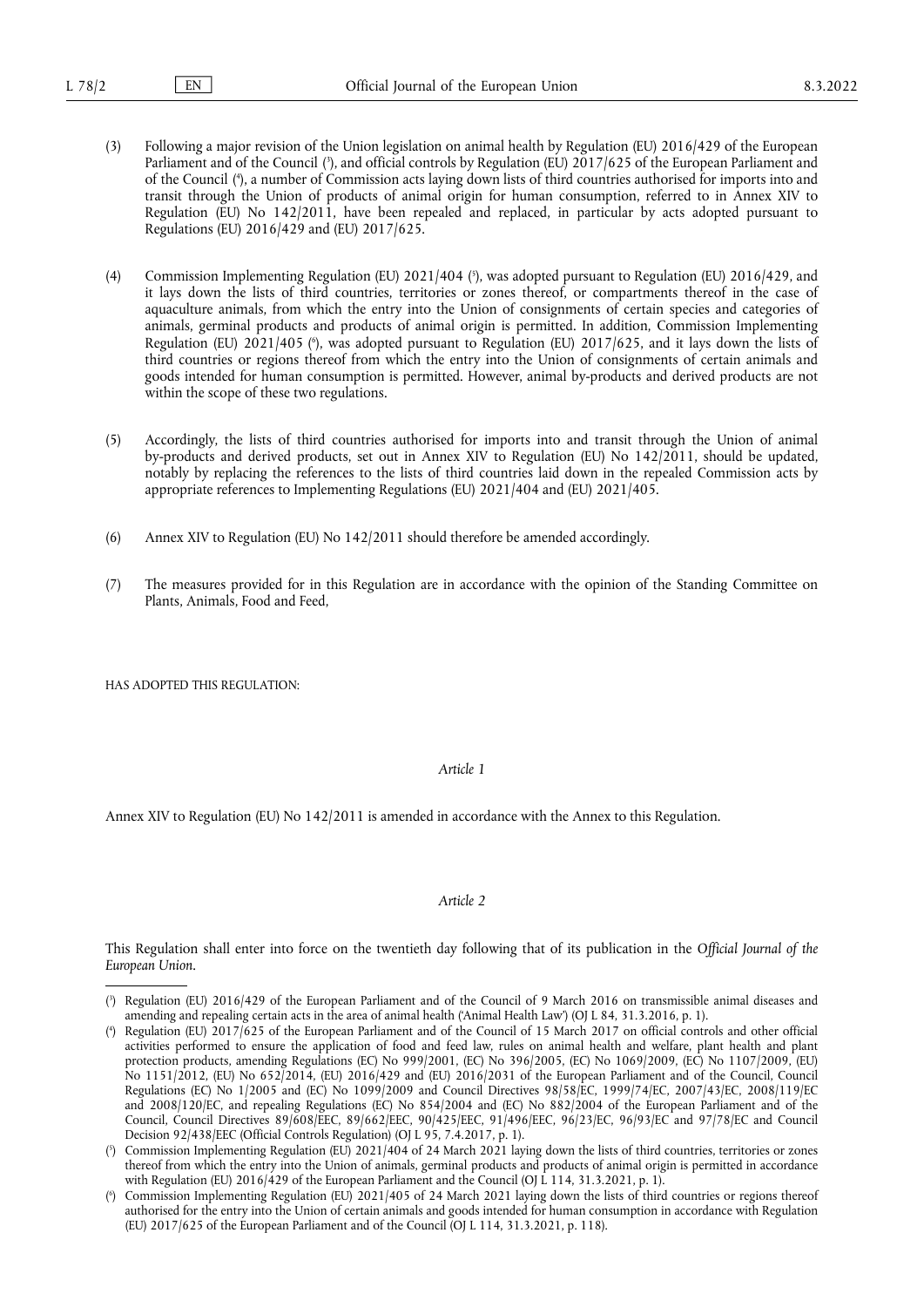This Regulation shall be binding in its entirety and directly applicable in all Member States.

Done at Brussels, 4 March 2022.

*For the Commission The President* Ursula VON DER LEYEN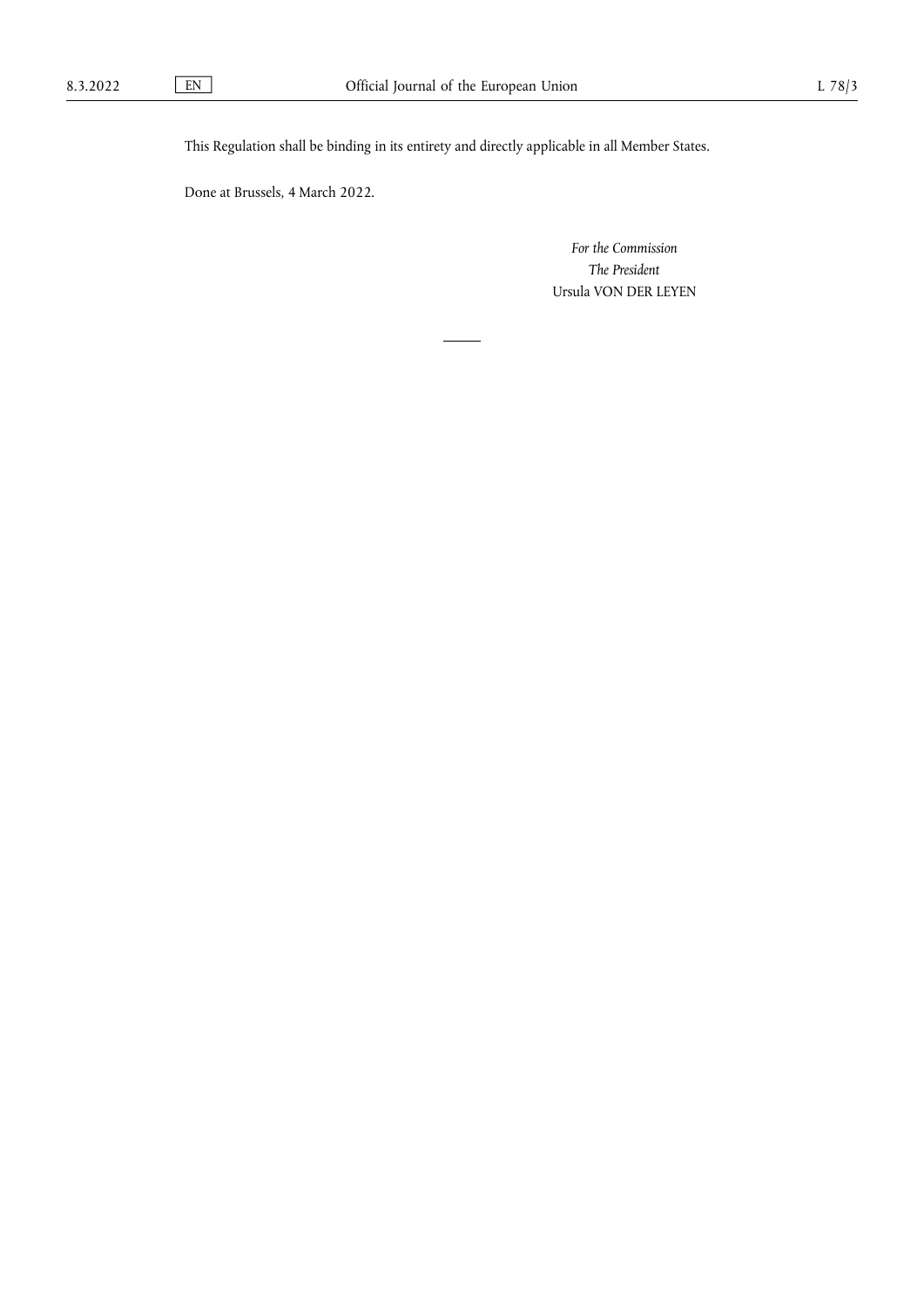# $L$  78/4  $\,$

<span id="page-3-1"></span>8.3.2022

Annex XIV to Regulation (EU) No 142/2011 is amended as follows:

(1) in Chapter I, Section 1, Table 1 is replaced by the following:

## <span id="page-3-0"></span>*'Table 1*

| No             | Product                                                                                                                                                                                                                                               | Raw materials (reference to<br>provisions of Regulation (EC)<br>No 1069/2                                                         | Import and transit conditions                                                                                                                                                                                                                                          | Third countries' lists                                                                                                                                                                                                                                                                                                                                                                                                                                                                                                                                                        | Certificates/model documents                                                                                                                                                                                                      |
|----------------|-------------------------------------------------------------------------------------------------------------------------------------------------------------------------------------------------------------------------------------------------------|-----------------------------------------------------------------------------------------------------------------------------------|------------------------------------------------------------------------------------------------------------------------------------------------------------------------------------------------------------------------------------------------------------------------|-------------------------------------------------------------------------------------------------------------------------------------------------------------------------------------------------------------------------------------------------------------------------------------------------------------------------------------------------------------------------------------------------------------------------------------------------------------------------------------------------------------------------------------------------------------------------------|-----------------------------------------------------------------------------------------------------------------------------------------------------------------------------------------------------------------------------------|
| $\mathbf{1}$   | Processed animal protein,<br>including mixtures and<br>products other than<br>petfood containing such<br>protein, and compound<br>feeds containing such<br>proteins as defined in<br>Article $3(2)$ , point (h), of<br>Regulation (EC)<br>No 767/2009 | Category 3 materials referred to in $\vert$ (a)<br>Article 10, points (a), (b), (d), (e),<br>(f), (h), (i), (j), (k), (l) and (m) | The processed animal protein $(a)$<br>must have been produced in ac-<br>cordance with Section 1 of Chap-<br>ter II of Annex X; and<br>the processed animal protein<br>(b)<br>shall comply with the additional<br>requirements set out in Section 2<br>of this Chapter. | In the case of processed animal proteins $\alpha$<br>excluding fishmeal:<br>Third countries listed in Part 1 of Annex<br>XIII or Part 1, Section A, of Annex XV to<br>Commission Implementing Regulation<br>(EU) $2021/404$ , and the following third (b)<br>countries:<br>(AL) Albania<br>(DZ) Algeria<br>(SV) El Salvador.<br>(b) In the case of fishmeal:<br>Third countries listed in Annex IX to<br>Commission Implementing Regulation<br>(EU) 2021/405**.                                                                                                               | In the case of processed an-<br>imal protein other than<br>those derived from farmed<br>insects:<br>Annex XV, Chapter 1.<br>In the case of processed an-<br>imal protein derived from<br>farmed insects:<br>Annex XV, Chapter 1a. |
| $\overline{2}$ | Blood products for feed<br>material                                                                                                                                                                                                                   | Article 10, point (a) and point (b)<br>(i).                                                                                       | Category 3 materials referred to in The blood products must have been<br>produced in accordance with<br>Chapter II, Section 2, of Annex X and<br>Chpater I, Section 5, of Annex XIV                                                                                    | In the case of blood products from un- $\vert$ Annex XV, Chapter 4(B).<br>(a)<br>gulates:<br>Third countries or parts of third coun-<br>tries listed in Part 1 of Annex XIII to Im-<br>plementing Regulation (EU) 2021/404<br>or Annex I to Implementing Regulation<br>(EU) 2021/405, from which imports of<br>all categories of fresh meat of the respec-<br>tive species are authorised.<br>In the case of blood products from other<br>species:<br>Third countries listed in Part 1 of Annex<br>XIII or Part 1 of Annex XIV to Imple-<br>menting Regulation (EU) 2021/404. |                                                                                                                                                                                                                                   |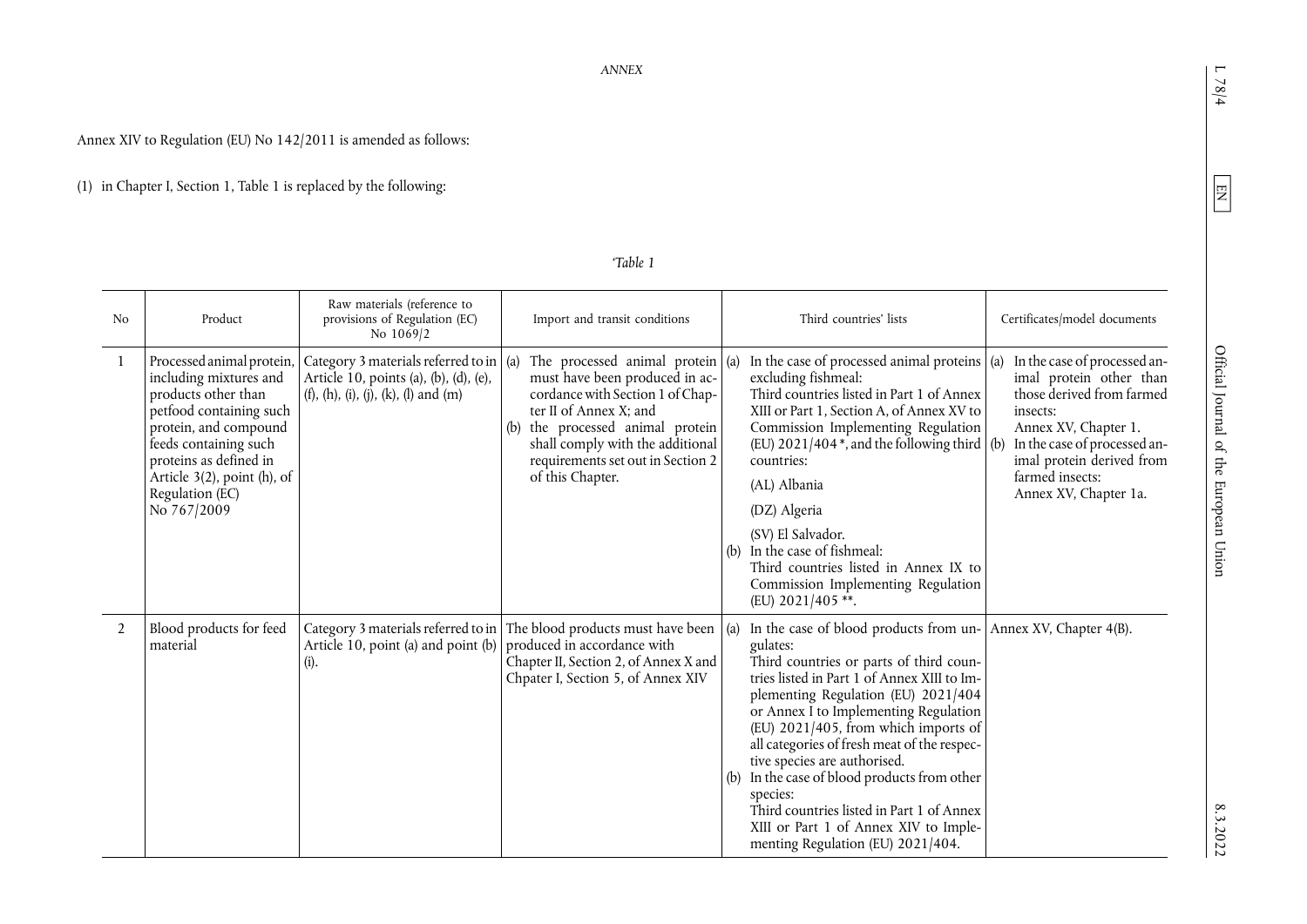| No             | Product                                                                                         | Raw materials (reference to<br>provisions of Regulation (EC)<br>No 1069/2                                                                                                                                                                                                                                                                               | Import and transit conditions                                                                                                                                                                                                                     | Third countries' lists                                                                                                                                                                                                                                                                                                                                                                                                                                                                                                                                                                                                                    | Certificates/model documents                                                                                                                                                                    |
|----------------|-------------------------------------------------------------------------------------------------|---------------------------------------------------------------------------------------------------------------------------------------------------------------------------------------------------------------------------------------------------------------------------------------------------------------------------------------------------------|---------------------------------------------------------------------------------------------------------------------------------------------------------------------------------------------------------------------------------------------------|-------------------------------------------------------------------------------------------------------------------------------------------------------------------------------------------------------------------------------------------------------------------------------------------------------------------------------------------------------------------------------------------------------------------------------------------------------------------------------------------------------------------------------------------------------------------------------------------------------------------------------------------|-------------------------------------------------------------------------------------------------------------------------------------------------------------------------------------------------|
| 3              |                                                                                                 | Rendered fats and fish oil (a) In the case of rendered fats $\alpha$<br>excluding fish oil:<br>Category 3 materials referred<br>to in Article 10, points (a), (b),<br>(d), (e), (f), (g), (h), (i), (j) and (k). $ $ (b)<br>In the case of fish oil:<br>(b)<br>Category 3 materials referred<br>to in Article 10, points (e), (f),<br>$(i)$ and $(j)$ . | The rendered fat and the fish oil<br>must have been produced in ac-<br>cordance with Chapter II, Section<br>3, of Annex X; and<br>The rendered fat shall comply<br>with the additional requirements<br>set out in Section 3 of this Chap-<br>ter. | In the case of rendered fats excluding fish $(a)$ In the case of rendered fats<br>(a)<br>oil:<br>Third countries listed in Part 1 of Annex<br>XIII or Part 1, Section A, of Annex XV to<br>Implementing<br>Regulation<br>(EU)<br>2021/404, and the following third coun-<br>tries:<br>(AL) Albania<br>(DZ) Algeria<br>(SV) El Salvador<br>(b) In the case of fish oil:<br>Third countries listed in Annex IX to Im-<br>plementing Regulation (EU) 2021/405.                                                                                                                                                                               | excluding fish oil:<br>Annex XV, Chapter 10 (A).<br>In the case of fish oil:<br>(b)<br>Annex XV, Chapter 9.                                                                                     |
| $\overline{4}$ | Milk, milk-based<br>products and milk-<br>derived products,<br>colostrum, colostrum<br>products | (a)<br>to in Article 10, points (e), $(f)$<br>and (h).<br>Colostrum, colostrum pro-<br>(b)<br>ducts: Category 3 materials<br>from live animals that did<br>not show any signs of disease<br>transmissible through the co-<br>lostrum to humans or ani-<br>mals.                                                                                         | Milk, milk-based products: The milk, milk-based products,<br>Category 3 materials referred   colostrum and colostrum products<br>shall comply with the requirements<br>set out in Section 4 of this Chapter.                                      | (a) In the case of milk and milk-based pro-<br>ducts:<br>Third countries listed in Part 1 of Annex<br>XVII or Part 1 of Annex XVIII to Imple-<br>menting Regulation (EU) $2021/404$ for (b)<br>imports of milk of ungulates or Annex X<br>to Implementing Regulation (EU)<br>2021/405 for imports of milk of soli-<br>peds.<br>In the case of colostrum and colostrum<br>(b)<br>products:<br>Third countries listed as authorised in<br>Part 1 of Annex XVII to Implementing<br>Regulation (EU) 2021/404 for imports<br>of milk of ungulates, or Annex X to Im-<br>plementing Regulation (EU) 2021/405<br>for imports of milk of solipeds | In the case of milk, milk-<br>(a)<br>based products and milk-<br>derived products:<br>Annex XV, Chapter 2(A).<br>In the case of colostrum<br>and colostrum products:<br>Annex XV, Chapter 2(B). |

8.3.2022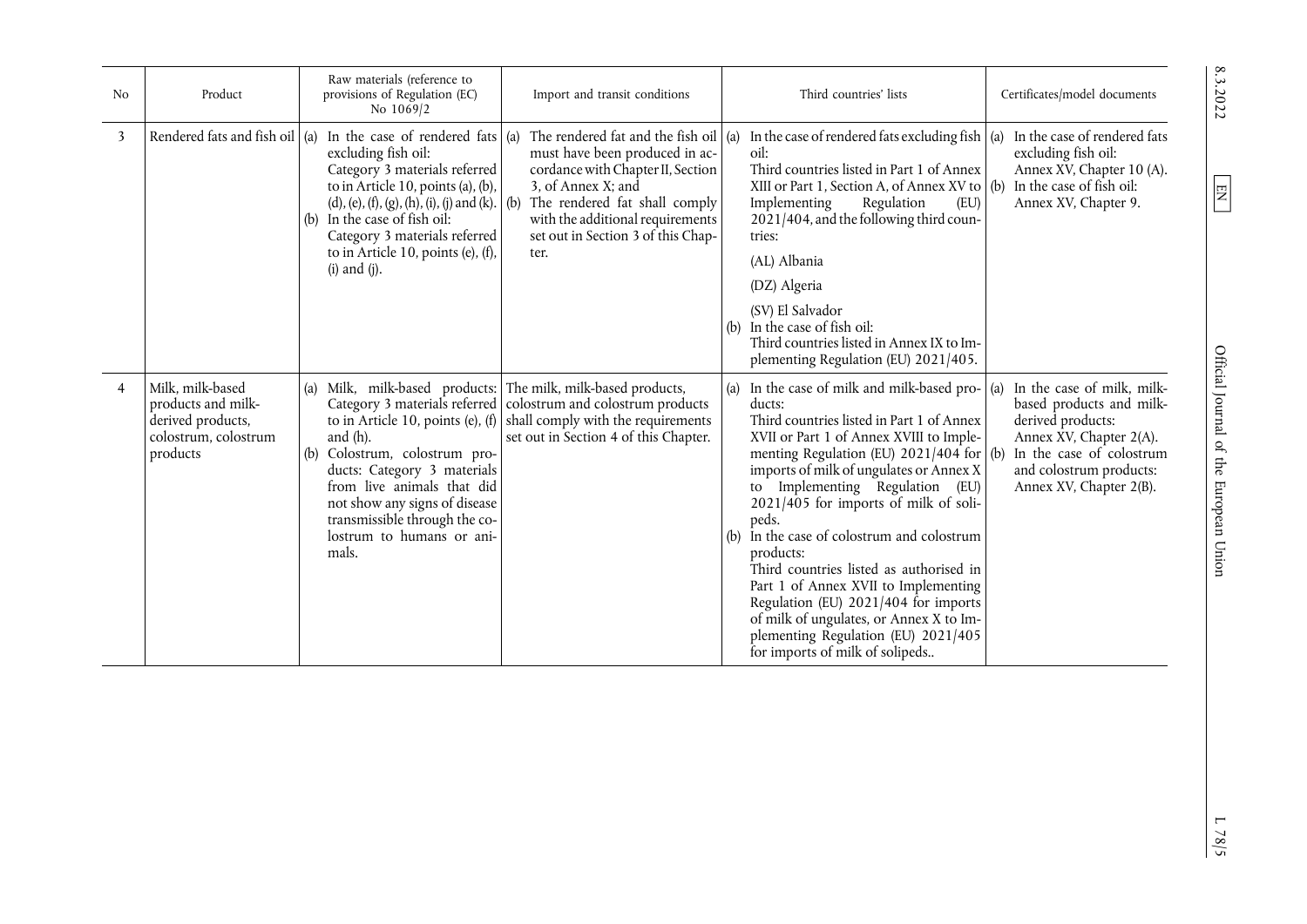| N <sub>0</sub> | Product                            | Raw materials (reference to<br>provisions of Regulation (EC)<br>No 1069/2                                                                                                                                                                                          | Import and transit conditions                                                                                                                    | Third countries' lists                                                                                                                                                                                                                                                                                                                    | Certificates/model documents                                                                                        |
|----------------|------------------------------------|--------------------------------------------------------------------------------------------------------------------------------------------------------------------------------------------------------------------------------------------------------------------|--------------------------------------------------------------------------------------------------------------------------------------------------|-------------------------------------------------------------------------------------------------------------------------------------------------------------------------------------------------------------------------------------------------------------------------------------------------------------------------------------------|---------------------------------------------------------------------------------------------------------------------|
| 5              | Gelatine and hydrolysed<br>protein | Category 3 materials referred to in The gelatine and the hydrolysed<br>Article 10, points (a), (b), (e), (f),<br>$(g)$ , (i) and $(j)$ , and, in the case of<br>hydrolysed protein: Category 3<br>materials referred to in Article 10,<br>points (d), (h) and (k). | protein must have been produced in<br>accordance with Chapter II, Section<br>5, of Annex X.                                                      | Third countries listed in Annexes XII or $\vert$ (a)<br>XIII to Implementing Regulation (EU)<br>$2021/405$ , and the following third coun- $($ b $)$<br>tries:<br>(EG) Egypt<br>In the case of gelatine and hydrolysed<br>(b)<br>proteins from fish:<br>Third countries listed in Annex IX to Im-<br>plementing Regulation (EU) 2021/405. | In the case of gelatine:<br>Annex XV, Chapter 11.<br>In the case of hydrolysed<br>protein:<br>Annex XV, Chapter 12. |
| 6              | Dicalcium phosphate                | Article 10, points (a), (b), (d), (e), (f),<br>$(g)$ , $(h)$ , $(i)$ , $(j)$ and $(k)$ .                                                                                                                                                                           | Category 3 materials referred to in The dicalcium phosphate must have<br>been produced in accordance with<br>Chapter II, Section 6, of Annex X.  | Third countries listed in Annexes XII or XIII Annex XV, Chapter 12.<br>to Implementing Regulation (EU) 2021/405                                                                                                                                                                                                                           |                                                                                                                     |
|                | Tricalcium phosphate               | Article 10, points (a), (b), (d), (e), (f),<br>$(g)$ , $(h)$ , $(i)$ and $(k)$ .                                                                                                                                                                                   | Category 3 materials referred to in The tricalcium phosphate must have<br>been produced in accordance with<br>Chapter II, Section 7, of Annex X. | Third countries listed in Annexes XII or XIII   Annex XV, Chapter 12.<br>to Implementing Regulation (EU) 2021/405                                                                                                                                                                                                                         |                                                                                                                     |
| 8              | Collagen                           | Category 3 materials referred to in The collagen must have been<br>Article 10, points (a), (b), (e), (f),<br>$(g)$ , $(i)$ and $(j)$ .                                                                                                                             | produced in accordance with<br>Chapter II, Section 8, of Annex X.                                                                                | Third countries listed in Annexes XII or XIII Annex XV, Chapter 11.<br>to Implementing Regulation (EU) 2021/405                                                                                                                                                                                                                           |                                                                                                                     |
| 9              | Egg products                       | Category 3 materials referred to in<br>Article 10, points (e) and (f), and<br>point (k)(ii).                                                                                                                                                                       | The egg products must have been<br>produced in accordance with<br>Chapter II, Section 9, of Annex X.                                             | Third countries listed in Part 1 of Annex XIII,<br>third countries listed in Part 1 of Annex XIV<br>or third countries listed in Part 1 of Annex<br>XIX to Implementing Regulation (EU)<br>2021/404.                                                                                                                                      | Annex XV, Chapter 15.                                                                                               |

[\\*](#page-3-0) Commission Implementing Regulation (EU) 2021/404 of 24 March 2021 laying down the lists of third countries, territories or zones thereof from which the entry into the Union of animals, germinal products and products of animal origin is permitted in accordance with Regulation (EU) 2016/429 of the European Parliament and the Council (OJ L 114, 31.3.2021, p. 1).<br>[\\*\\*](#page-3-1) Commission Implementing Regulation (EU) 2021/405 of

intended for human consumption in accordance with Regulation (EU) 2017/625 of the European Parliament and of the Council (OJ L 114, 31.3.2021, p. 118).';

 $1.78/6$ 

<span id="page-5-1"></span><span id="page-5-0"></span> $\boxed{\phantom{1}1}$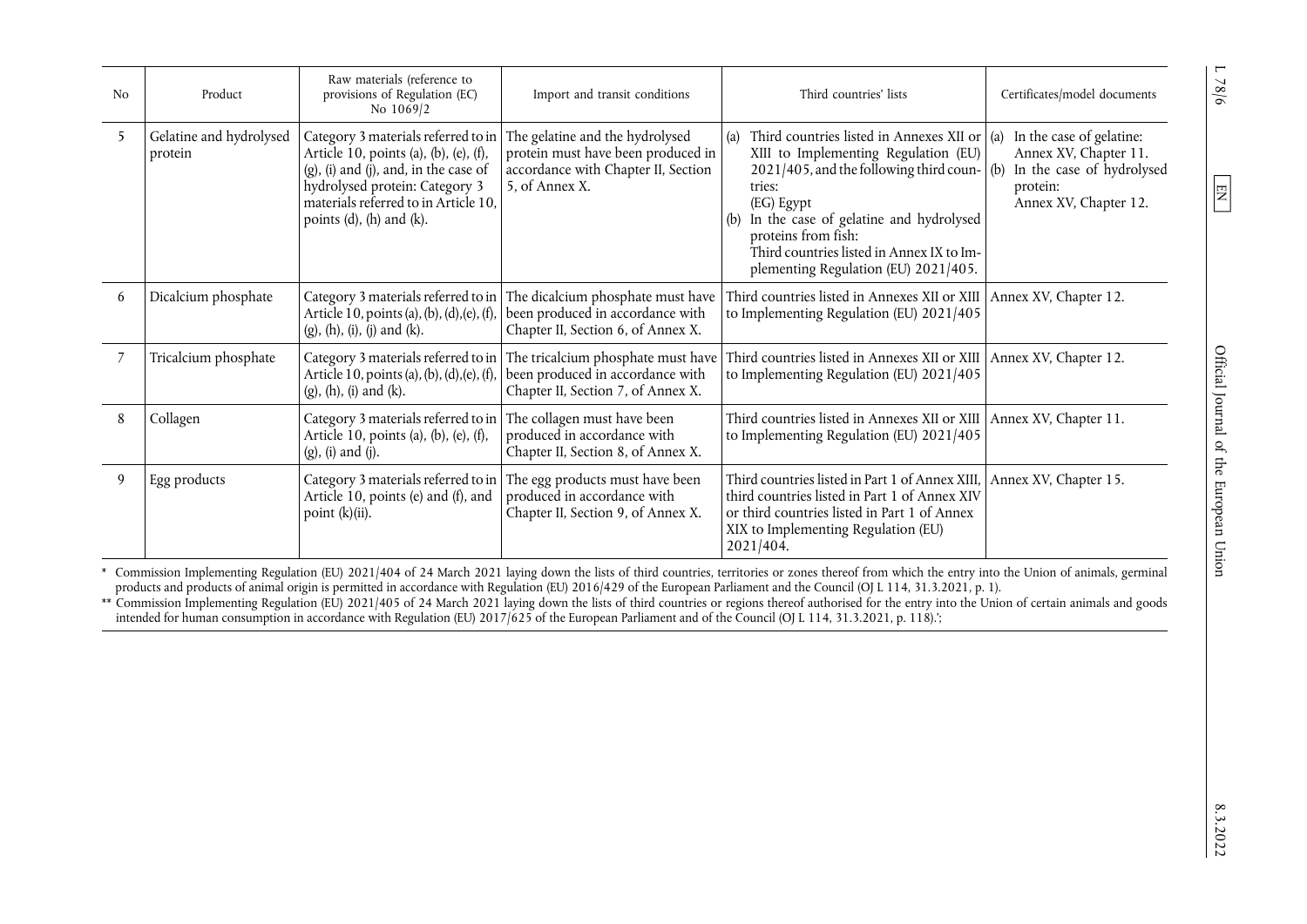| "<br>aт. |  |
|----------|--|
|          |  |

| N <sub>o</sub> | Product                                                                                                                                                                 | Raw materials (reference to<br>provisions of Regulation (EC)<br>No 1069/2009)                                                              | Import and transit conditions                                                                                                                                                      | Third countries' lists                                                                                                                                                                                                                                                                                                                                                                                                                                                                                                                                                                                                              | Certificates/model documents                                                                                                                           |
|----------------|-------------------------------------------------------------------------------------------------------------------------------------------------------------------------|--------------------------------------------------------------------------------------------------------------------------------------------|------------------------------------------------------------------------------------------------------------------------------------------------------------------------------------|-------------------------------------------------------------------------------------------------------------------------------------------------------------------------------------------------------------------------------------------------------------------------------------------------------------------------------------------------------------------------------------------------------------------------------------------------------------------------------------------------------------------------------------------------------------------------------------------------------------------------------------|--------------------------------------------------------------------------------------------------------------------------------------------------------|
| $\mathbf{1}$   | Processed manure,<br>derived products from<br>processed manure, frass<br>and guano from bats                                                                            | Category 2 material<br>referred to in Article 9,<br>point (a).                                                                             | The processed manure, the derived<br>products from processed manure<br>and the guano from bats must have<br>been produced in accordance with<br>Chapter I, Section 2, of Annex XI. | Third countries listed in:<br>Part 1 of Annex XIII or Part 1, Section A, of<br>(a)<br>Annex XV to Implementing Regulation<br>(EU) 2021/404 for the processed manure<br>of ungulates, frass or guano from bats, and<br>the following third countries:<br>(AL) Albania                                                                                                                                                                                                                                                                                                                                                                | Annex XV, Chapter 17.                                                                                                                                  |
|                |                                                                                                                                                                         |                                                                                                                                            |                                                                                                                                                                                    | (DZ) Algeria<br>(SV) El Salvador;<br>(b) Part 1 of Annex IV to Implementing Reg-<br>ulation (EU) 2021/404 for the processed<br>manure of solipeds; or<br>Part 1 of Annex XIV to Implementing Reg-<br>(c)<br>ulation (EU) 2021/404 for the processed<br>manure of poultry.                                                                                                                                                                                                                                                                                                                                                           |                                                                                                                                                        |
| $\overline{2}$ | Blood products,<br>excluding from equidae,<br>for the manufacture of<br>derived products for uses   Category 3 material<br>outside the feed chain for<br>farmed animals | Category 1 material<br>referred to in Article 8,<br>points (c) and (d), and<br>referred to in Article 10,<br>points (a), (b), (d) and (h). | The blood products must have been<br>produced in accordance with Section<br>2.                                                                                                     | The following third countries:<br>in the case of untreated blood products of<br>(a)<br>ungulates:<br>Third countries or parts of third countries $($ b $)$<br>listed in Part 1 of Annex XIII to Implement-<br>ing Regulation (EU) 2021/404 from which<br>imports of fresh meat of any domestic un-<br>gulate species is authorised and only for the<br>period indicated in columns 7 and 8 of that<br>Part.<br>in the case of untreated blood products of<br>(b)<br>poultry and other avian species:<br>Third countries or parts of third countries<br>listed in Part 1 of Annex XIV to Implement-<br>ing Regulation (EU) 2021/404. | (a) In the case of untreated blood<br>products:<br>Annex XV, Chapter 4 (C).<br>In the case of treated blood pro-<br>ducts:<br>Annex XV, Chapter 4 (D). |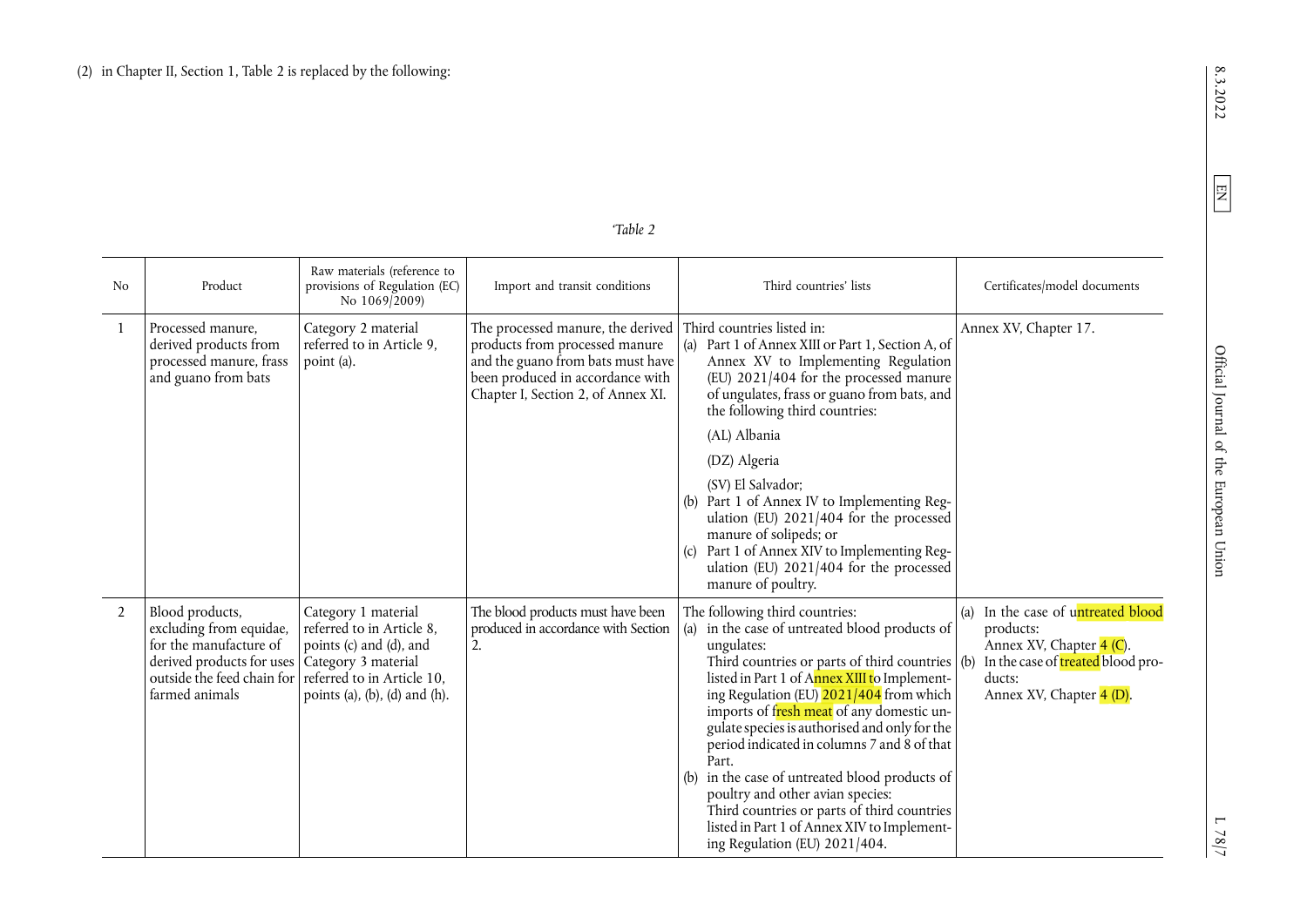| No | Product                                  | Raw materials (reference to<br>provisions of Regulation (EC)<br>No 1069/2009)       | Import and transit conditions                                                                   | Third countries' lists                                                                                                                                                                                                                                                                                                                                                                                                                                                                                                                                                                                                                                                                                            | Certificates/model documents |
|----|------------------------------------------|-------------------------------------------------------------------------------------|-------------------------------------------------------------------------------------------------|-------------------------------------------------------------------------------------------------------------------------------------------------------------------------------------------------------------------------------------------------------------------------------------------------------------------------------------------------------------------------------------------------------------------------------------------------------------------------------------------------------------------------------------------------------------------------------------------------------------------------------------------------------------------------------------------------------------------|------------------------------|
|    |                                          |                                                                                     |                                                                                                 | in the case of untreated blood products of<br>other animals:<br>Third countries listed in Part 1 of Annex<br>XIII, Part 1 of Annex XIV to Implementing<br>Regulation (EU) 2021/404, or in Annex V<br>or Annex VI to Commission Implementing<br>Regulation (EU) 2021/405.<br>in the case of treated blood products of any<br>species:<br>Third countries listed in Part 1 of Annex<br>XIII or Part 1, Section A, of <b>Annex XV</b> to<br>Implementing Regulation (EU) 2021/404,<br>in Part 1 of Annex XIV to Implementing<br>Regulation (EU) 2021/404 or in Annex<br>VI to Implementing Regulation (EU)<br>2021/405, and the following third coun-<br>tries:<br>(AL) Albania<br>(DZ) Algeria<br>(SV) El Salvador. |                              |
| 3  | Blood and blood<br>products from equidae | Category 3 materials<br>referred to in Article 10,<br>points (a), (b), (d) and (h). | The blood and the blood products<br>shall comply with the requirements<br>set out in Section 3. | The following third countries:<br>in the case of blood that has been collected<br>(a)<br>in accordance with Chapter IV, point 1 of<br>Annex XIII or where blood products have<br>been produced in accordance with point<br>2(b)(i) of that Chapter:<br>Third countries or parts of third countries<br>listed in Part 1 of Annex IV to Implement-<br>ing Regulation (EU) 2021/404, from which<br>the importation of registered horses or re-<br>gistered equidae is allowed or Annex I to<br>Implementing Regulation (EU) 2021/405.                                                                                                                                                                                | Annex XV, Chapter 4(A)       |

 $L$  78/8

 $\overline{\text{EN}}$ 

8.3.2022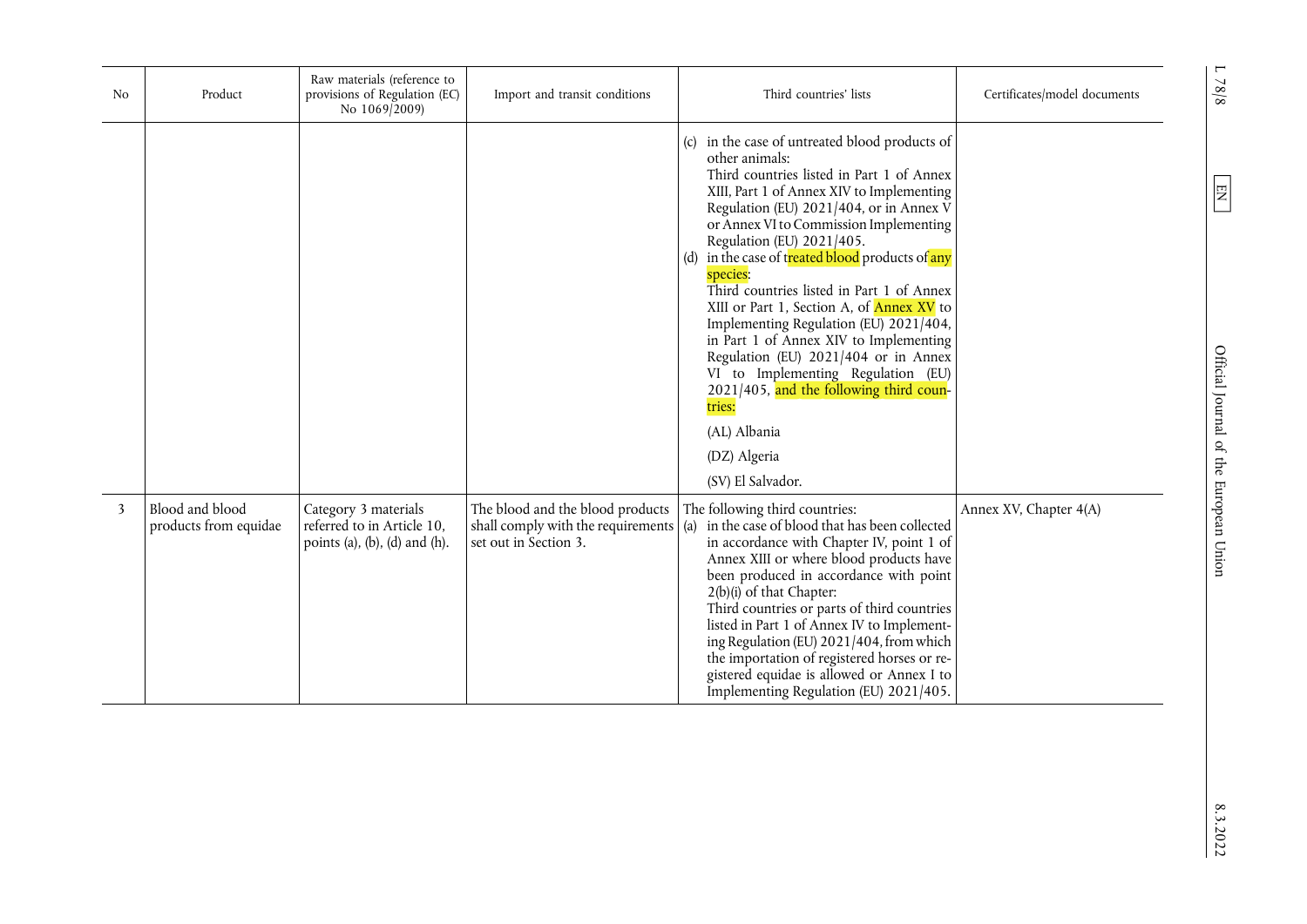| N <sub>o</sub> | Product                                                                 | Raw materials (reference to<br>provisions of Regulation (EC)<br>No 1069/2009)     | Import and transit conditions                                                                         | Third countries' lists                                                                                                                                                                                                                                                                                                                                                                                                                                            | Certificates/model documents                                                                                                                                                                                                                                                                                                                                  |
|----------------|-------------------------------------------------------------------------|-----------------------------------------------------------------------------------|-------------------------------------------------------------------------------------------------------|-------------------------------------------------------------------------------------------------------------------------------------------------------------------------------------------------------------------------------------------------------------------------------------------------------------------------------------------------------------------------------------------------------------------------------------------------------------------|---------------------------------------------------------------------------------------------------------------------------------------------------------------------------------------------------------------------------------------------------------------------------------------------------------------------------------------------------------------|
|                |                                                                         |                                                                                   |                                                                                                       | (b) in the case of blood products which have<br>been treated in accordance with Chapter IV,<br>point 2(b)(ii), of Annex XIII:<br>Third countries listed in Part 1 of Annex IV<br>Implementing Regulation<br>(EU)<br>to<br>2021/404, Part 1 of Annex XIII to Imple-<br>menting Regulation (EU) 2021/404, from<br>which the importation of registered horses<br>or registered equidae is allowed or Annex I<br>Implementing<br>Regulation<br>(EU)<br>to<br>2021/405 |                                                                                                                                                                                                                                                                                                                                                               |
| $\overline{4}$ | Fresh or chilled hides and   Category 3 materials<br>skins of ungulates | referred to in Article 10,<br>point (a), and point (b)(iii).                      | The hides and skins shall comply<br>with the requirements set out in<br>Section 4, points 1 and 4.    | The hides and skins come from a third country, Annex XV, Chapter 5(A).<br>or, in the case of regionalisation in accordance<br>with Union legislation, a part of a third country<br>listed in Part 1 of Annex XIII to Implementing<br>Regulation (EU) 2021/404 or Annex I to<br>Implementing Regulation (EU) 2021/405,<br>from which Member States authorise imports<br>of fresh meat from the same species.                                                       |                                                                                                                                                                                                                                                                                                                                                               |
| 5              | Treated hides and skins of   Category 3 materials<br>ungulates          | referred to in Article 10,<br>point (a), point (b)(i) and (iii)<br>and point (n). | The hides and skins shall comply<br>with the requirements set out in<br>Section 4, points 2, 3 and 4. | (a) In the case of treated hides and skins of $\alpha$<br>ungulates:<br>Third countries listed in Part 1 of Annex IV,<br>Part 1 of Annex XIII or Part 1, Section A, of<br>Annex XV to Implementing Regulation<br>(EU) 2021/404, and the following third<br>countries:<br>(AL) Albania<br>(DZ) Algeria<br>(SV) El Salvador.<br>(b) In the case of treated hides and skins of<br>ruminants that are intended for dispatch<br>to the Union and which have been kept  | In the case of treated hides and<br>skins of ungulates, other than<br>those which comply with the<br>requirements set out in Section<br>4, point 2:<br>Annex XV, Chapter 5(B).<br>(b) In the case of treated hides and<br>skins of ruminants and of equi-<br>dae that are intended for dis-<br>patch to the Union and which<br>have been kept separate for 21 |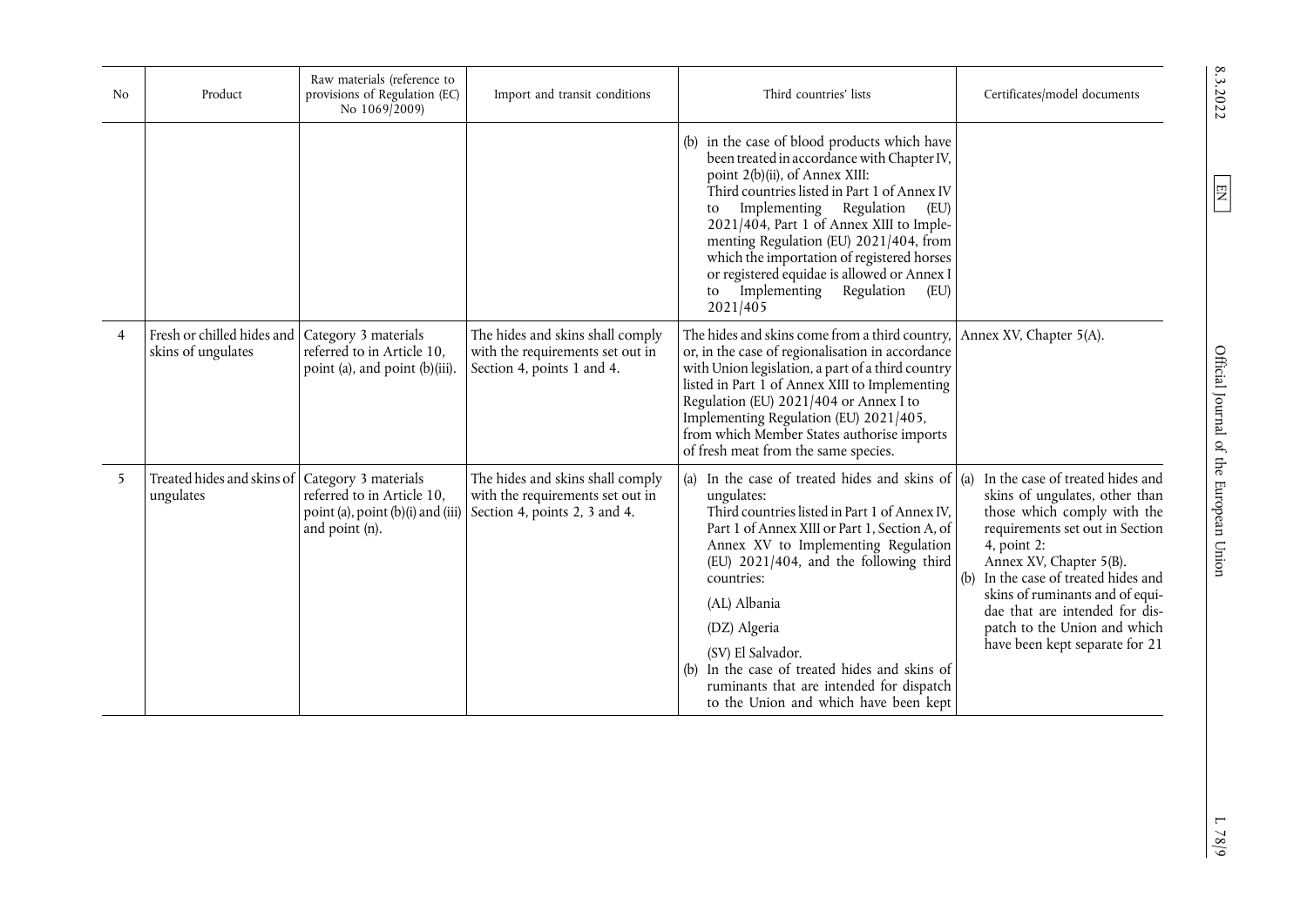| N <sub>o</sub> | Product                                                 | Raw materials (reference to<br>provisions of Regulation (EC)<br>No 1069/2009)                                                                                                                                                                                                                                  | Import and transit conditions                                                                           |            | Third countries' lists                                                                                                                                                                                                                                                                                                                                                                                                                                                                                               |     | Certificates/model documents                                                                                                                                                                                                                                                                                                                        |
|----------------|---------------------------------------------------------|----------------------------------------------------------------------------------------------------------------------------------------------------------------------------------------------------------------------------------------------------------------------------------------------------------------|---------------------------------------------------------------------------------------------------------|------------|----------------------------------------------------------------------------------------------------------------------------------------------------------------------------------------------------------------------------------------------------------------------------------------------------------------------------------------------------------------------------------------------------------------------------------------------------------------------------------------------------------------------|-----|-----------------------------------------------------------------------------------------------------------------------------------------------------------------------------------------------------------------------------------------------------------------------------------------------------------------------------------------------------|
|                |                                                         |                                                                                                                                                                                                                                                                                                                |                                                                                                         |            | separate for 21 days or will undergo trans-<br>port for 21 uninterrupted days before im-<br>portation into the Union:<br>Any third country.                                                                                                                                                                                                                                                                                                                                                                          |     | days or will undergo transport<br>for 21 uninterrupted days be-<br>fore importation into the Un-<br>ion:<br>The official declaration set out<br>in Annex XV, Chapter $5(C)$ .<br>(c) In the case of treated hides and<br>skins of ungulates which com-<br>ply with the requirements set<br>out in Section 4, point 2:<br>No certificate is required |
| 6              | Game trophies and other<br>preparations from<br>animals | Category 2 materials<br>referred to in Article 9,<br>point (f), derived from wild<br>animals not suspected of<br>being infected with a disease<br>communicable to humans<br>or animals and Category 3<br>material referred to in<br>Article 10, point (a), point<br>$(b)(i)$ , (iii) and (v) and point<br>(n). | The game trophies and other<br>preparations shall comply with the<br>requirements set out in Section 5. | (a)<br>(b) | In the case of game trophies and other pre-<br>parations referred to in Section 5, point 2:<br>Any third country.<br>In the case of game trophies and other pre- $($ b)<br>parations referred to in Section 5, point 3:<br>(i) Game trophies from birds:<br>Third countries listed in Part 1 of An- $ (c)$<br>nex XIV to Implementing Regulation<br>(EU) 2021/404, from which the Mem-<br>ber States authorise imports of fresh<br>poultry meat, and the following coun-<br>tries and territories:<br>(GL) Greenland | (a) | In the case of game trophies re-<br>ferred to in Section 5, point 2:<br>Annex XV, Chapter 6(A).<br>In the case of game trophies re-<br>ferred to in Section 5, point 3:<br>Annex XV, Chapter 6(B).<br>In the case of game trophies re-<br>ferred to in Section 5, point 1:<br>No certificate is required.                                           |
|                |                                                         |                                                                                                                                                                                                                                                                                                                |                                                                                                         |            | (TN) Tunisia.<br>(ii) Game trophies from ungulates:<br>Third countries listed in the appropri-<br>ate columns for fresh meat of ungu-<br>lates in Part 1 of Annex XIII to Imple-<br>menting Regulation (EU) 2021/404,<br>including any restrictions laid down<br>in the column for specific conditions                                                                                                                                                                                                               |     |                                                                                                                                                                                                                                                                                                                                                     |

 $01/8$  /  $1$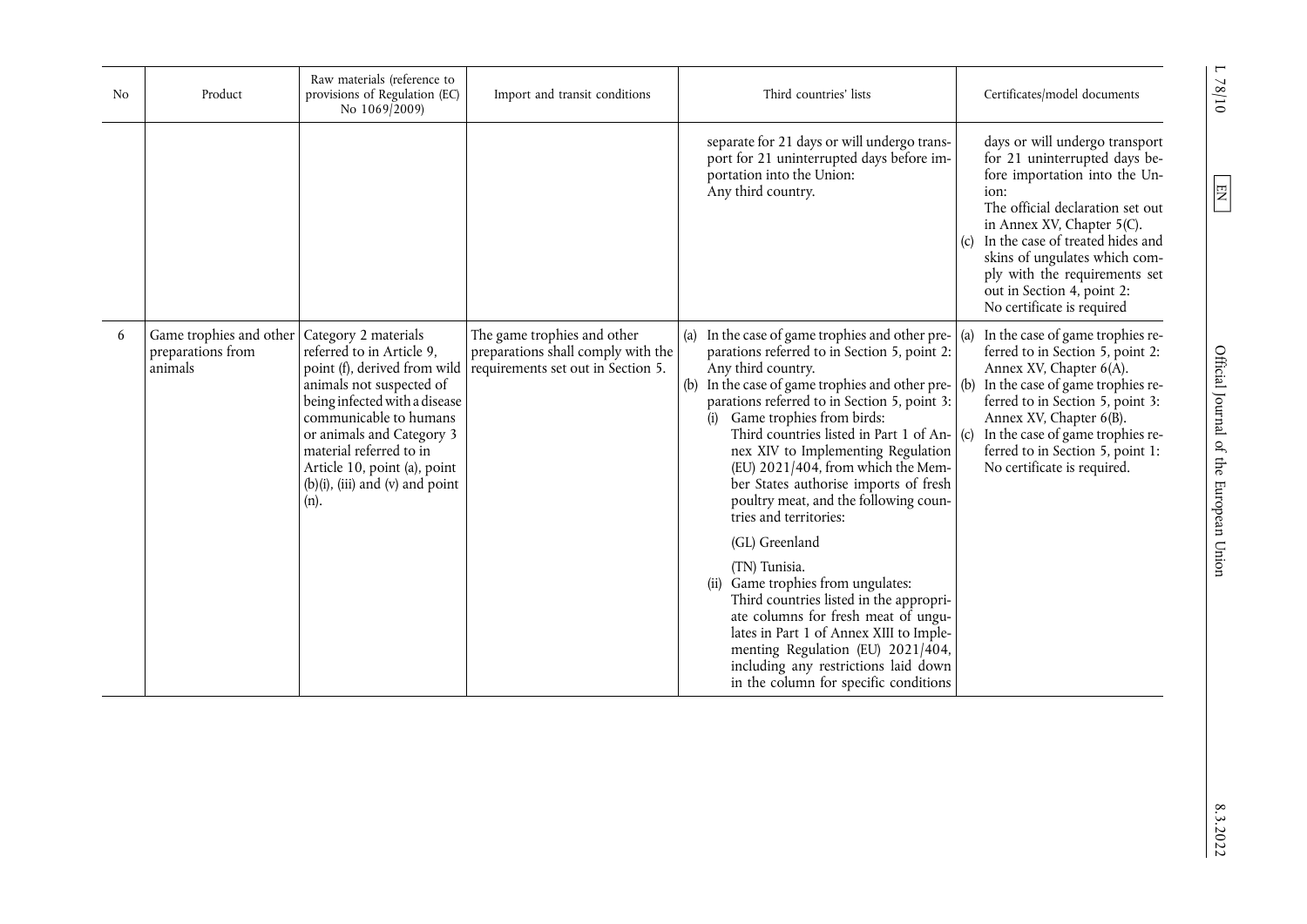| N <sub>0</sub> | Product      | Raw materials (reference to<br>provisions of Regulation (EC)<br>No 1069/2009) | Import and transit conditions                                                                                                                       | Third countries' lists                                                                                                                                                                                                                                                                                                                                                                                                                                                                                                                                                                                                                                                                                                                                                                                                                                                                               | Certificates/model documents                                                                                                                                                                                                                                                                                                                                      |
|----------------|--------------|-------------------------------------------------------------------------------|-----------------------------------------------------------------------------------------------------------------------------------------------------|------------------------------------------------------------------------------------------------------------------------------------------------------------------------------------------------------------------------------------------------------------------------------------------------------------------------------------------------------------------------------------------------------------------------------------------------------------------------------------------------------------------------------------------------------------------------------------------------------------------------------------------------------------------------------------------------------------------------------------------------------------------------------------------------------------------------------------------------------------------------------------------------------|-------------------------------------------------------------------------------------------------------------------------------------------------------------------------------------------------------------------------------------------------------------------------------------------------------------------------------------------------------------------|
|                |              |                                                                               |                                                                                                                                                     | for fresh meat, or in Annex I to Imple-<br>menting Regulation (EU) 2021/405 in<br>case of solipeds.                                                                                                                                                                                                                                                                                                                                                                                                                                                                                                                                                                                                                                                                                                                                                                                                  |                                                                                                                                                                                                                                                                                                                                                                   |
|                | Pig bristles | Category 3 materials<br>referred to in Article 10,<br>point $(b)(iv)$ .       | The pig bristles must have been<br>obtained from animals originating,<br>and slaughtered in a<br>slaughterhouse, in the third country<br>of origin. | (a) In the case of untreated pig bristles:<br>Third countries, or, in the case of regiona-<br>lisation, regions thereof, listed in Part 1 of<br>Annex XIII or Section A of Part 1 of Annex<br>XV to Implementing Regulation (EU)<br>$2021/404$ and the following third coun- (b)<br>tries which have been free of African swine<br>fever during the period of 12 months prior<br>to the date of importation into the Union:<br>(AL) Albania<br>(DZ) Algeria<br>(SV) El Salvador<br>(b) In the case of treated pig bristles:<br>Third countries listed in Part 1 of Annex<br>XIII or Part 1, Section A, of Annex XV to<br>Implementing Regulation (EU) 2021/404<br>and the following third countries which<br>may not have been free of African swine<br>fever during the period of 12 months prior<br>to the date of importation into the Union:<br>(AL) Albania<br>(DZ) Algeria<br>(SV) El Salvador | (a) If no case of African swine fever<br>has occurred during the period<br>of 12 months prior to the date<br>of importation into the Union:<br>Annex XV, Chapter 7(A).<br>Where one or more cases of<br>African swine fever have oc-<br>curred during the period of 12<br>months prior to the date of im-<br>portation into the Union:<br>Annex XV, Chapter 7(B). |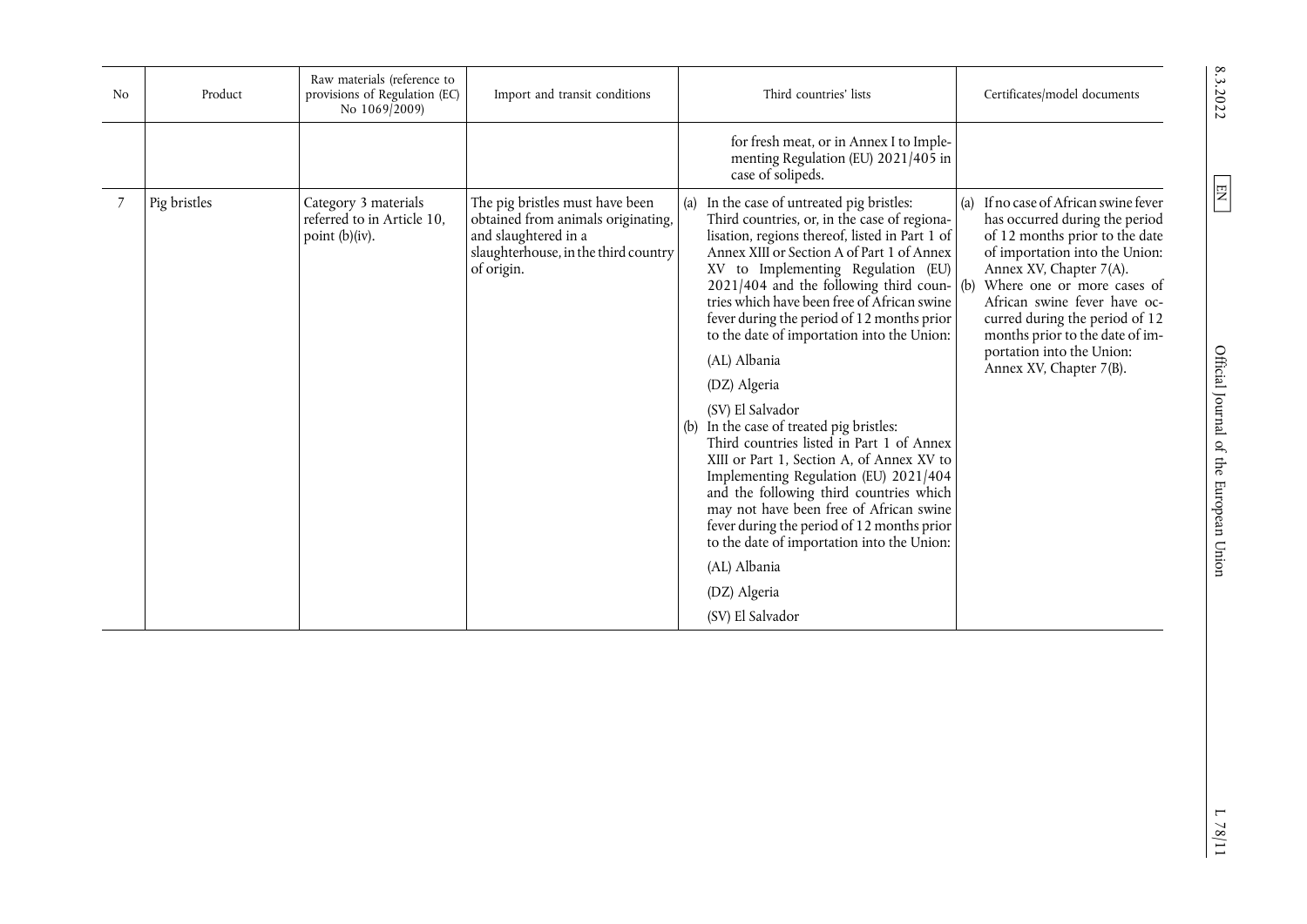| N <sub>0</sub> | Product                                                                                        | Raw materials (reference to<br>provisions of Regulation (EC)<br>No 1069/2009)                        | Import and transit conditions                                                                                                                                                                                                                                                                                                                                                                                                                                                  | Third countries' lists                                                                                                                                                                                                                                                                                                                                                                                                                                                                         | Certificates/model documents                                                                                                                                                                                                                                                    |
|----------------|------------------------------------------------------------------------------------------------|------------------------------------------------------------------------------------------------------|--------------------------------------------------------------------------------------------------------------------------------------------------------------------------------------------------------------------------------------------------------------------------------------------------------------------------------------------------------------------------------------------------------------------------------------------------------------------------------|------------------------------------------------------------------------------------------------------------------------------------------------------------------------------------------------------------------------------------------------------------------------------------------------------------------------------------------------------------------------------------------------------------------------------------------------------------------------------------------------|---------------------------------------------------------------------------------------------------------------------------------------------------------------------------------------------------------------------------------------------------------------------------------|
| 8              | Untreated wool and hair<br>produced from animals<br>other than those of the<br>porcine species | Category 3 materials<br>referred to in Article 10,<br>points (h) and (n).                            | (1) The dry untreated wool and $(1)$ Any third country.<br>hair must be:<br>securely enclosed in packa-<br>(a)<br>ging; and<br>(b) sent directly to a plant pro-<br>ducing derived products<br>for uses outside the feed<br>chain or a plant carrying<br>out intermediate opera-<br>tions, under conditions<br>which prevent the spread-<br>ing of pathogenic agents.<br>(2) The wool and hair are wool and<br>hair as referred to in Article<br>25(2), point (e).             | Third country or region thereof<br>(a) listed in Part 1 of Annex XIII to Imple-<br>menting Regulation (EU) $2021/404$ (2)<br>and authorised for imports into the<br>Union of fresh meat of ruminants not<br>subject to additional specific condi-<br>tions; and<br>(b) free of foot and mouth disease and, in<br>the case of wool and hair of sheep and<br>goats, of sheep pox and goat pox in<br>accordance with Part A of Annex IV<br>to Commission Delegated Regulation<br>(EU) 2020/692 *. | For imports of untreated wool<br>and hair, no certificate is re-<br>quired.<br>A declaration of the importer in<br>accordance with Chapter 21 of<br>Annex XV is required.                                                                                                       |
| 9              | Treated feathers, parts of<br>feathers and down                                                | Category 3 materials<br>referred to in Article 10,<br>point $(b)(v)$ and points $(h)$<br>and $(n)$ . | The treated feathers or parts of<br>feathers shall comply with the<br>requirements set out in Section 6.                                                                                                                                                                                                                                                                                                                                                                       | Any third country.                                                                                                                                                                                                                                                                                                                                                                                                                                                                             | For imports of treated feathers,<br>parts of feathers and down, no<br>certificate is required.                                                                                                                                                                                  |
| 10             | Apiculture by-products                                                                         | Category 3 materials<br>referred to in Article 10.<br>point (e).                                     | (a) In the case of apiculture by-pro- $\vert$ (a)<br>ducts intended for use in apicul-<br>ture, other than beeswax in the<br>form of honeycomb:<br>The apiculture by-products<br>(i)<br>have been subjected to a<br>temperature of $-12$ °C or<br>a lower temperature for a<br>period of at least 24 hours;<br>or<br>In the case of beeswax, the<br>(ii)<br>material has been pro-<br>cessed in accordance with (b)<br>any of the processing meth-<br>ods 1 to 5 or processing | In the case of apiculture by-products in-<br>tended for use in apiculture:<br>Third countries listed in Part 1 of Annex<br>XIII or Section A of Part 1 of Annex XV to<br>Implementing Regulation (EU) 2021/404, (b)<br>and the following third countries:<br>(AL) Albania<br>(CM) Cameroon<br>(DZ) Algeria<br>(SV) El Salvador.<br>In the case of beeswax for purposes other<br>than feeding to farmed animals:<br>Any third country.                                                          | (a)<br>In the case of apiculture by-pro-<br>ducts intended for use in apicul-<br>ture:<br>Annex XV, Chapter 13.<br>In the case of beeswax for pur-<br>poses other than feeding to<br>farmed animals:<br>A commercial document attest-<br>ing the refinement or proces-<br>sing. |

<span id="page-11-0"></span>L 78/12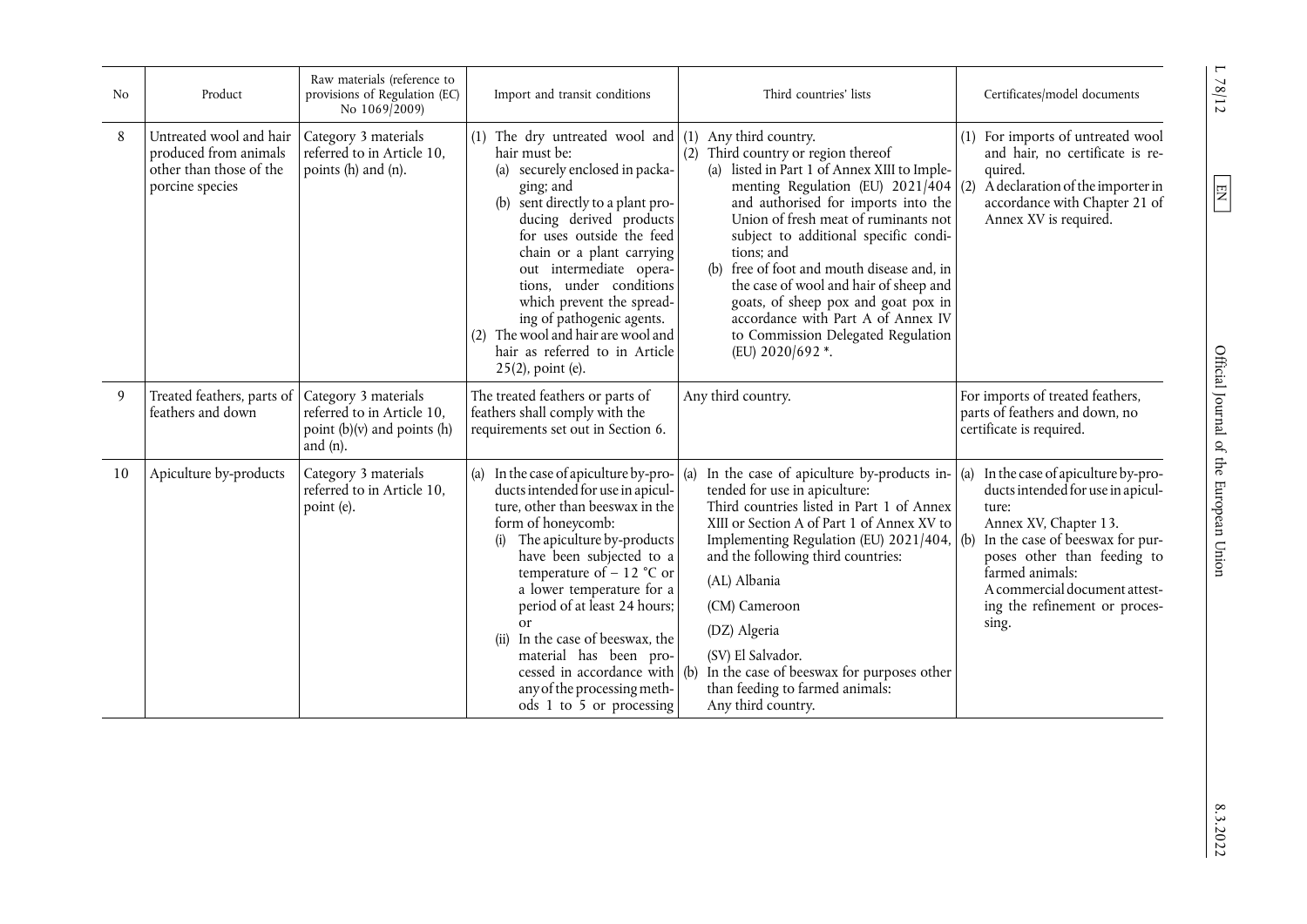| N <sub>0</sub> | Product                                                                                                                                                                                                                                                                  | Raw materials (reference to<br>provisions of Regulation (EC)<br>No 1069/2009)                                                     | Import and transit conditions                                                                                                                                                                                                                                                                                                                                                                                                                                                | Third countries' lists                                                                                                                                                                                                                                                                                                                            | Certificates/model documents                                                                                                                                                                                                                                                                                                                                                      |
|----------------|--------------------------------------------------------------------------------------------------------------------------------------------------------------------------------------------------------------------------------------------------------------------------|-----------------------------------------------------------------------------------------------------------------------------------|------------------------------------------------------------------------------------------------------------------------------------------------------------------------------------------------------------------------------------------------------------------------------------------------------------------------------------------------------------------------------------------------------------------------------------------------------------------------------|---------------------------------------------------------------------------------------------------------------------------------------------------------------------------------------------------------------------------------------------------------------------------------------------------------------------------------------------------|-----------------------------------------------------------------------------------------------------------------------------------------------------------------------------------------------------------------------------------------------------------------------------------------------------------------------------------------------------------------------------------|
|                |                                                                                                                                                                                                                                                                          |                                                                                                                                   | method 7, as set out in<br>Chapter III of Annex IV,<br>and refined before impor-<br>tation into the Union.<br>(b) In the case of beeswax, other<br>than beeswax in the form of<br>honeycomb, for purposes other<br>than feeding to farmed animals,<br>the beeswax has been refined or<br>processed in accordance with<br>any of the processing methods<br>1 to 5 or processing method 7,<br>as set out in Chapter III of An-<br>nex IV before importation into<br>the Union. |                                                                                                                                                                                                                                                                                                                                                   |                                                                                                                                                                                                                                                                                                                                                                                   |
| 11             | Bones and bone products   Category 3 materials<br>(excluding bone meal),<br>horns and horn products<br>(excluding horn meal)<br>and hooves and hoof<br>products (excluding hoof<br>meal) for uses other than<br>as feed material, organic<br>fertiliser or soil improver | referred to in Article 10,<br>point (a), point (b)(i) and<br>(iii), and points (e) and (h).                                       | The products shall comply with the Any third country.<br>requirements set out in Section 7.                                                                                                                                                                                                                                                                                                                                                                                  |                                                                                                                                                                                                                                                                                                                                                   | The products shall be accompanied<br>by:<br>(a) a commercial document as et<br>out in Section 7, point 2; and<br>(b) a declaration of the importer in<br>accordance with Annex XV,<br>Chapter 16 in at least one offi-<br>cial language of the Member<br>State of first entry into the Un-<br>ion and in at least one official<br>language of the Member State<br>of destination. |
| 12             | Petfood, including<br>dogchews                                                                                                                                                                                                                                           | (a) In the case of processed<br>petfood and of dog-<br>chews: materials re-<br>ferred to in Article 35.<br>point (a)(i) and (ii). | The petfood and the dogchews must $\vert$ (a)<br>have been produced in accordance<br>with Chapter II of Annex XIII.                                                                                                                                                                                                                                                                                                                                                          | In the case of raw petfood:<br>Third countries listed in Part 1 of Annex<br>XIII, Part 1 of Annex XIV to Implementing $ $ (b)<br>Regulation (EU) 2021/404 or Annex I to<br>Implementing Regulation (EU) 2021/405,<br>from which Member States authorise im-<br>ports of fresh meat from the same species<br>and where bone-in meat is authorised. | (a) In the case of canned petfood:<br>Annex XV, Chapter 3(A).<br>In the case of processed petfood<br>other than canned petfood:<br>Annex XV, Chapter 3(B).                                                                                                                                                                                                                        |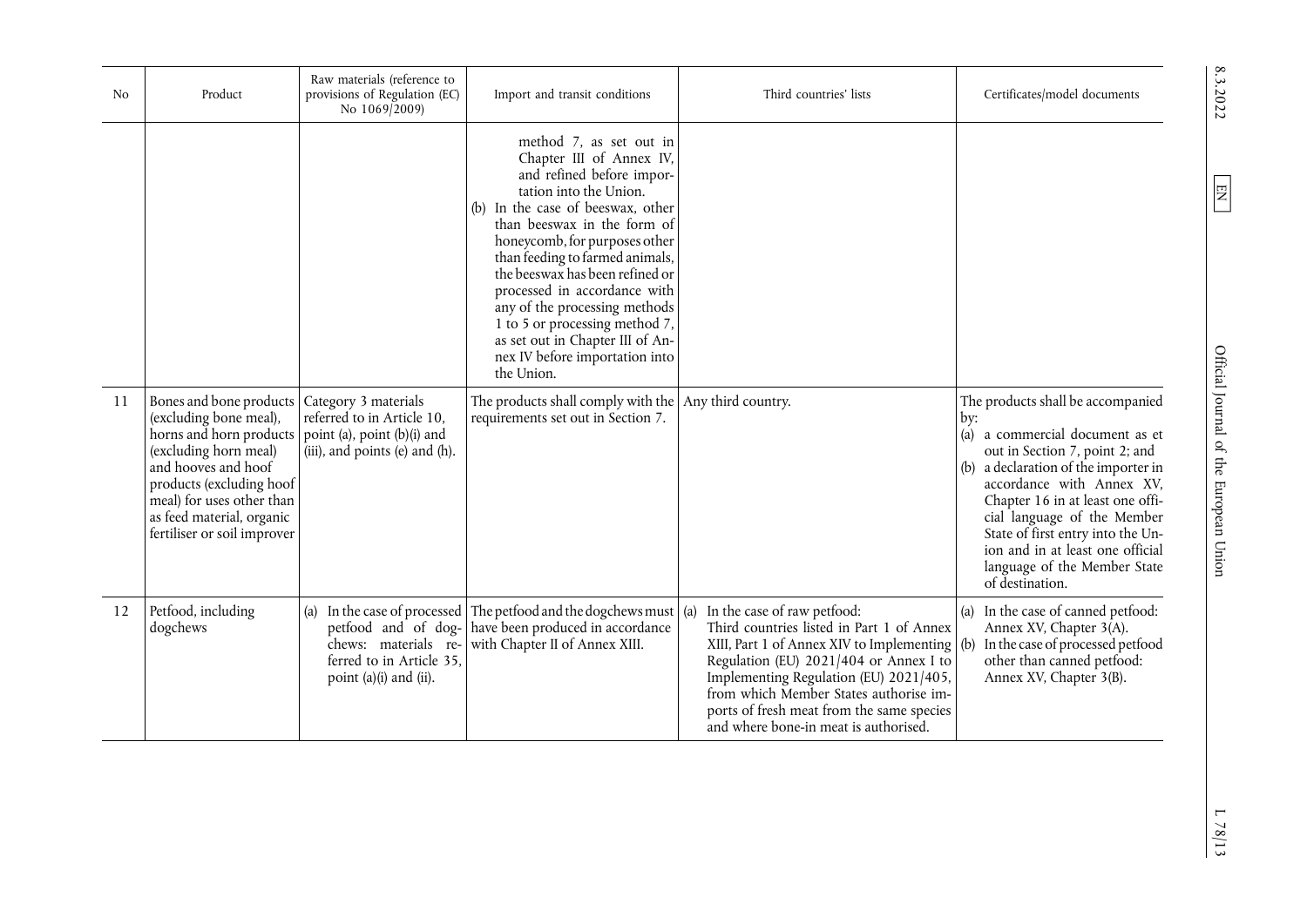| N <sub>0</sub> | Product                                                 | Raw materials (reference to<br>provisions of Regulation (EC)<br>No 1069/2009)                      | Import and transit conditions                                                                      | Third countries' lists                                                                                                                                                                                                                                                                                                                                                                                                                                                                                                                                                                                                                                                                                                                                                                                   | Certificates/model documents                                                                                             |
|----------------|---------------------------------------------------------|----------------------------------------------------------------------------------------------------|----------------------------------------------------------------------------------------------------|----------------------------------------------------------------------------------------------------------------------------------------------------------------------------------------------------------------------------------------------------------------------------------------------------------------------------------------------------------------------------------------------------------------------------------------------------------------------------------------------------------------------------------------------------------------------------------------------------------------------------------------------------------------------------------------------------------------------------------------------------------------------------------------------------------|--------------------------------------------------------------------------------------------------------------------------|
|                |                                                         | (b) In the case of raw pet-<br>food: materials referred<br>to in Article 35, point<br>$(a)(iii)$ . |                                                                                                    | In the case of fish materials, third countries<br>listed in Annex IX to Implementing Regu-<br>lation (EU) 2021/405.<br>In the case of dogchews and petfood other<br>(b)<br>than raw petfood:<br>Third countries listed in Part 1 of Annex<br>XIII, Part 1 of Annex XIV or Part 1, Section<br>A, of Annex XV to Implementing Regula-<br>tion (EU) $2021/404$ , and the following<br>third countries:<br>(AL) Albania<br>(EC) Ecuador<br>(DZ) Algeria<br>(GE) Georgia (only processed petfood other<br>than canned petfood)<br>(LK) Sri Lanka<br>(SA) Saudi Arabia (only processed petfood<br>of poultry origin)<br>(SV) El Salvador<br>(TW) Taiwan<br>In the case of processed petfood derived<br>from fish materials, third countries listed<br>in Annex IX to Implementing Regulation<br>(EU) 2021/405. | In the case of dogchews:<br>(c)<br>Annex XV, Chapter 3(C).<br>(d) In the case of raw petfood:<br>Annex XV, Chapter 3(D). |
| 13             | Flavouring innards for<br>the manufacture of<br>petfood | Materials referred to in<br>Article 35, point (a)                                                  | The flavouring innards must have<br>been produced in accordance with<br>Chapter III of Annex XIII. | Third countries listed in Part 1 of Annex XIII to<br>Implementing Regulation (EU) 2021/404 or<br>Annex I to Implementing Regulation (EU)<br>2021/405, from which Member States<br>authorise imports of fresh meat from the same<br>species and where bone-in meat is authorised.<br>In the case of flavouring innards from fish<br>materials, third countries listed in Annex IX to<br>Implementing Regulation (EU) 2021/405.                                                                                                                                                                                                                                                                                                                                                                            | Annex XV, Chapter 3(E).                                                                                                  |

 $L$  78/14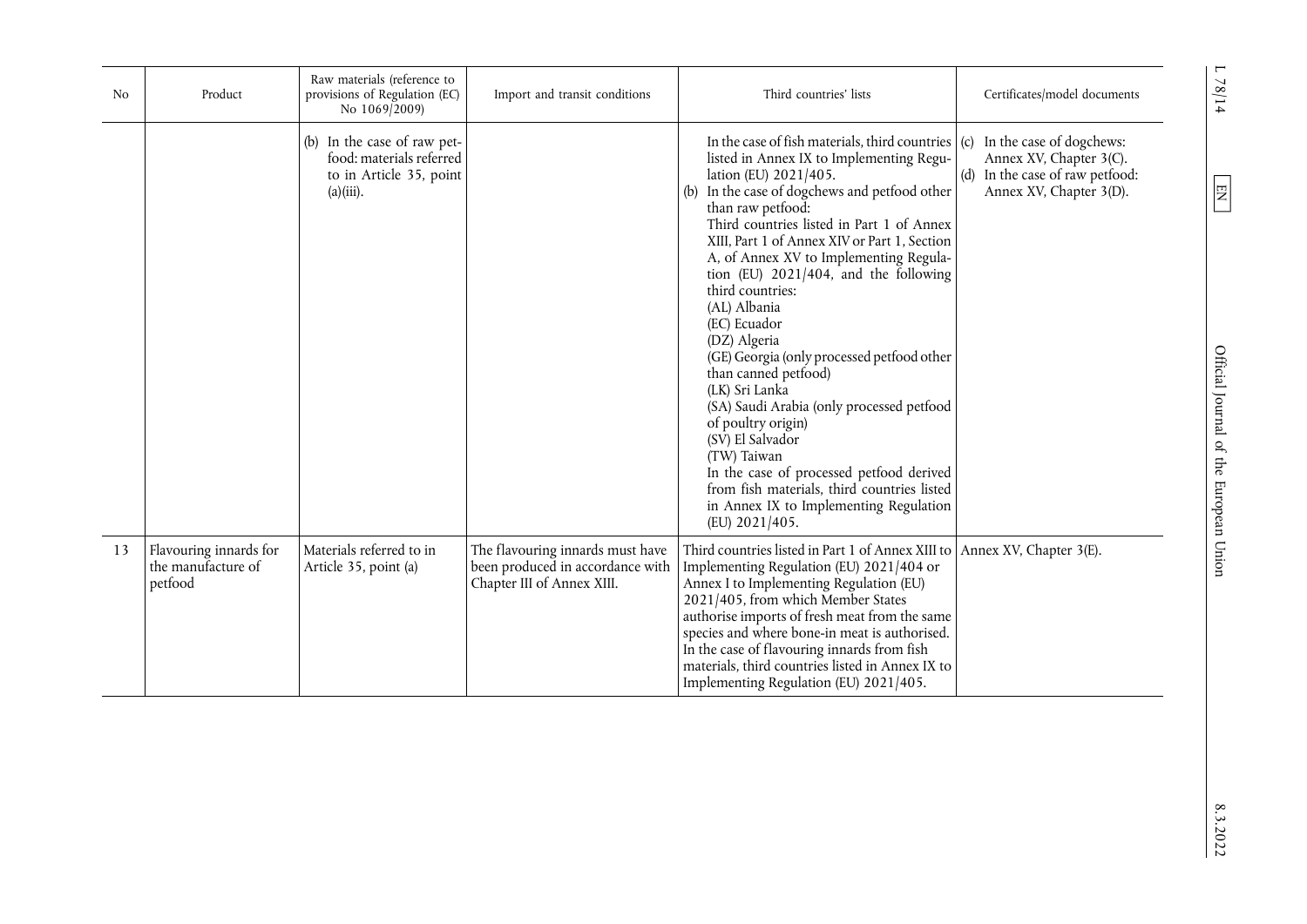| N <sub>0</sub> | Product                                                                                                                                         | Raw materials (reference to<br>provisions of Regulation (EC)<br>No 1069/2009)                                                                                                                                                                                                                                | Import and transit conditions                                                                                                       | Third countries' lists                                                                                                                                                                                                                                                                                                                                                                                                                                                                                                                                                                                                                                                                                                                                                                                                      | Certificates/model documents                                                                                                                                                                                                                                               |
|----------------|-------------------------------------------------------------------------------------------------------------------------------------------------|--------------------------------------------------------------------------------------------------------------------------------------------------------------------------------------------------------------------------------------------------------------------------------------------------------------|-------------------------------------------------------------------------------------------------------------------------------------|-----------------------------------------------------------------------------------------------------------------------------------------------------------------------------------------------------------------------------------------------------------------------------------------------------------------------------------------------------------------------------------------------------------------------------------------------------------------------------------------------------------------------------------------------------------------------------------------------------------------------------------------------------------------------------------------------------------------------------------------------------------------------------------------------------------------------------|----------------------------------------------------------------------------------------------------------------------------------------------------------------------------------------------------------------------------------------------------------------------------|
|                |                                                                                                                                                 |                                                                                                                                                                                                                                                                                                              |                                                                                                                                     | In the case of flavouring innards of poultry<br>origin, third countries listed in Part 1 of Annex<br>XIV to Implementing Regulation (EU)<br>2021/404, from which Member States<br>authorise imports of fresh poultry meat.<br>In the case of flavouring innards from certain<br>wild land mammals and leporidae, third<br>countries listed in Annex V or Annex VI to<br>Implementing Regulation (EU) 2021/405 from<br>which Member States authorise imports of<br>fresh meat from the same species.                                                                                                                                                                                                                                                                                                                         |                                                                                                                                                                                                                                                                            |
| 14             | Animal by-products for<br>the manufacture of<br>petfood other than raw<br>petfood and of derived<br>products for uses outside<br>the feed chain | (a)<br>points (a) to (m).<br>(b) In the case of materials<br>for the manufacture of<br>petfood, Category 1<br>materials referred to in<br>Article 8, point (c).<br>In the case of fur for the<br>(c)<br>manufacture of derived<br>products, Category 3<br>materials referred to in<br>Article 10, point (n). | Category 3 materials re- The products shall comply with the $\alpha$<br>ferred to in Article 10, requirements set out in Section 8. | In the case of animal by-products for the $\alpha$<br>manufacture of petfood:<br>In the case of animal by-products<br>(i)<br>from bovine, ovine, caprine, porcine<br>and equine animals, including farmed $($ b $)$<br>and wild animals:<br>Third countries or parts of third coun-<br>tries listed in Part 1 of Annex XIII to<br>Regulation<br>(EU)<br>Implementing<br>2021/404 or Annex I to Implement-<br>ing Regulation (EU) 2021/405, from<br>which imports of fresh meat for hu-<br>man consumption is authorised.<br>In the case of raw material from poul-<br>(ii)<br>try including ratites:<br>Third countries or parts of third coun-<br>tries from which Member States<br>authorise imports of fresh poultry-<br>meat, which are listed in Part 1 of An-<br>nex XIV to Implementing Regulation<br>(EU) 2021/404. | In the case of animal by-pro-<br>ducts for the manufacture of<br>processed petfood:<br>Annex XV, Chapter 3(F).<br>In the case of animal by-pro-<br>ducts for the manufacture of<br>products for uses outside the<br>feed chain for farmed animals:<br>Annex XV, Chapter 8. |

8.3.2022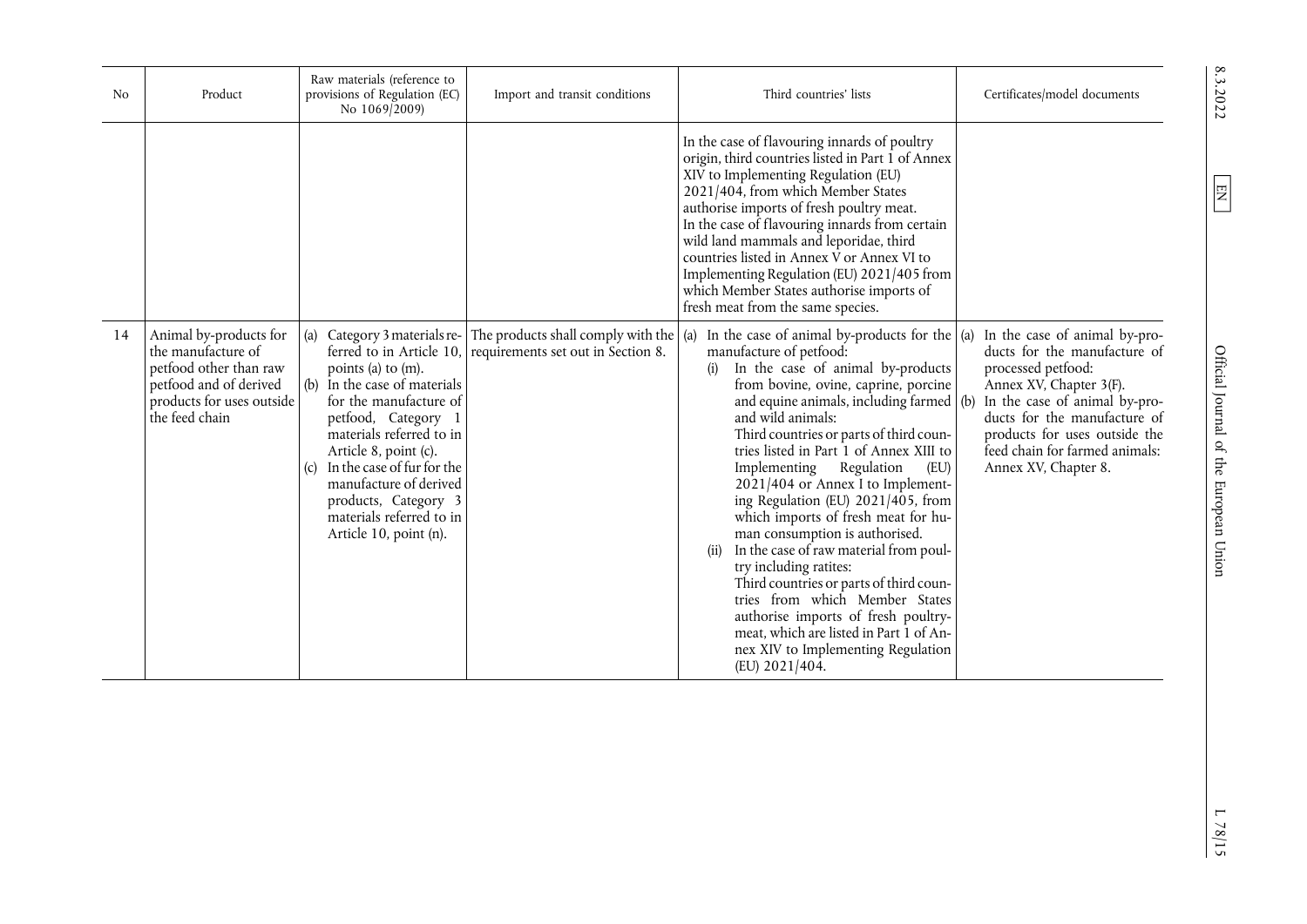| No | Product | Raw materials (reference to<br>provisions of Regulation (EC)<br>No 1069/2009) | Import and transit conditions | Third countries' lists                                                                                                                                                                                                                                                                                                                                                                                                                                                                                                                                                                                                                                                                             | Certificates/model documents | $\blacksquare$<br>78/16                |
|----|---------|-------------------------------------------------------------------------------|-------------------------------|----------------------------------------------------------------------------------------------------------------------------------------------------------------------------------------------------------------------------------------------------------------------------------------------------------------------------------------------------------------------------------------------------------------------------------------------------------------------------------------------------------------------------------------------------------------------------------------------------------------------------------------------------------------------------------------------------|------------------------------|----------------------------------------|
|    |         |                                                                               |                               | (iii) In the case of raw material from fish:<br>Third countries listed in Annex IX to<br>Implementing<br>Regulation<br>(EU)<br>2021/405.<br>(iv) In the case of raw material from other<br>wild land mammals and leporidae:<br>Third countries listed in Annexes V or<br>VI to Implementing Regulation (EU)<br>2021/405.<br>(b) In the case of animal by-products for the<br>manufacture of pharmaceuticals:<br>Third countries listed in Part 1 of Annex<br>XIII, Part 1 of Annex XIV or Part 1, Section<br>A, of Annex XV to Implementing Regula-<br>tion (EU) 2021/404 or in Annex I, Annex V<br>or Annex VI to Implementing Regulation<br>(EU) 2021/405, and the following third<br>countries: |                              | $\boxed{\Xi}$                          |
|    |         |                                                                               |                               | (AL) Albania<br>(DZ) Algeria<br>(PH) Philippines<br>(SV) El Salvador<br>(TW) Taiwan.<br>(c) In the case of animal by-products for the<br>manufacture of products for uses outside<br>the feed chain for farmed animals, other<br>than pharmaceuticals:<br>Third countries listed in Part 1 of XIII or<br>Part 1 of Annex XIV to Implementing Reg-<br>ulation (EU) 2021/404, in Annex I, Annex<br>V or Annex VI to Implementing Regulation<br>(EU) 2021/405.                                                                                                                                                                                                                                        |                              | Official Journal of the European Union |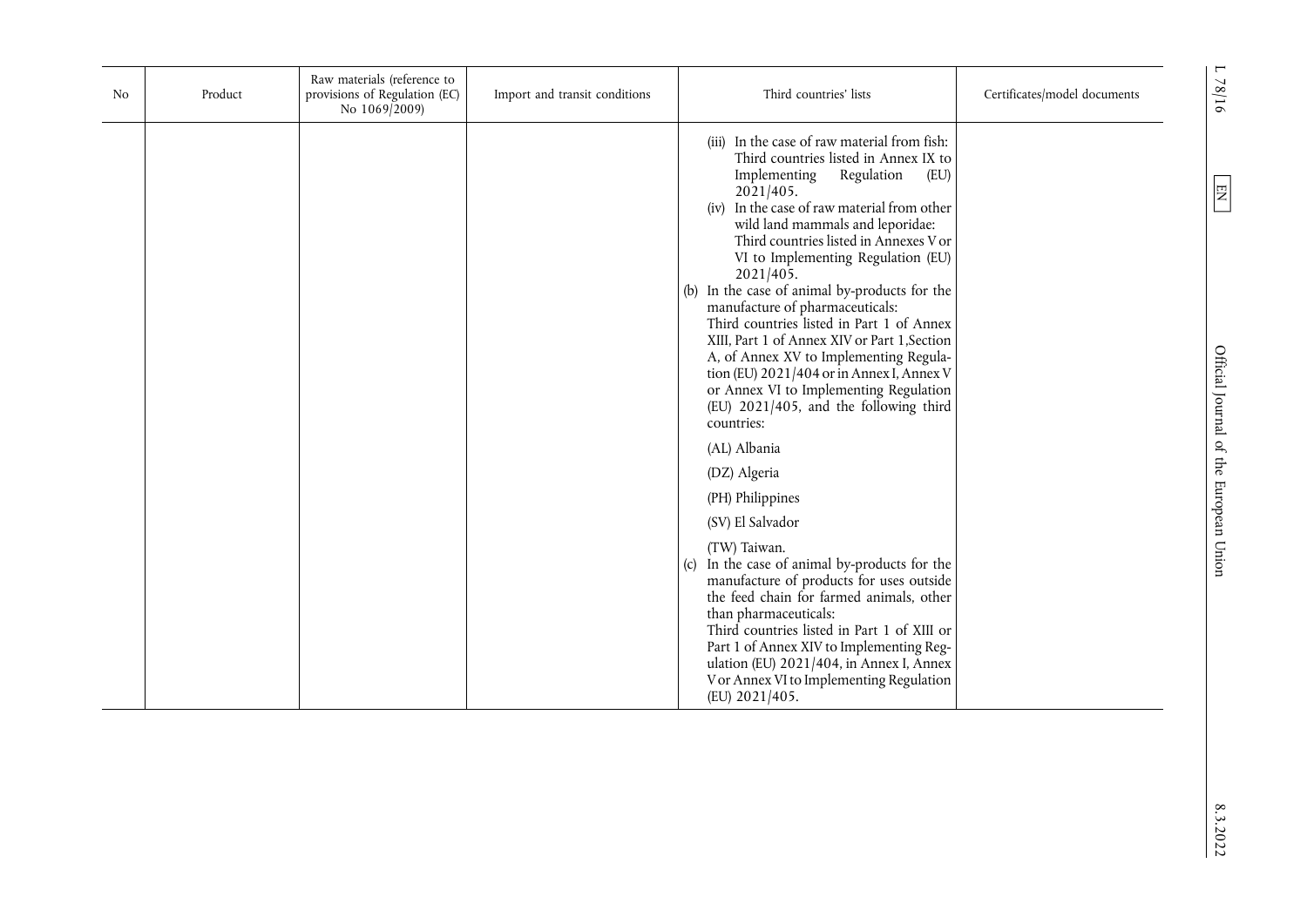| N <sub>0</sub> | Product                                               | Raw materials (reference to<br>provisions of Regulation (EC)<br>No 1069/2009)                 | Import and transit conditions                                            | Third countries' lists                                                                                                                                                                                                                                                                                                                                                                                                              | Certificates/model documents |
|----------------|-------------------------------------------------------|-----------------------------------------------------------------------------------------------|--------------------------------------------------------------------------|-------------------------------------------------------------------------------------------------------------------------------------------------------------------------------------------------------------------------------------------------------------------------------------------------------------------------------------------------------------------------------------------------------------------------------------|------------------------------|
|                |                                                       |                                                                                               |                                                                          | In the case of material from fish, third<br>countries listed in Annex IX to Implement-<br>ing Regulation (EU) 2021/405.<br>In the case of fur for the manufacture of<br>(d)<br>derived products:<br>Third countries listed in Part 1 of Annex<br>XIII to Commission Implementing Regula-<br>tion (EU) 2021/404 from which the entry<br>into the Union of fresh meat of ungulates is<br>authorised.                                  |                              |
| 15             | Animal by-products for<br>use as raw petfood          | Category 3 materials<br>referred to in Article 10,<br>point (a) and point (b)(i) and<br>(ii). | The products shall comply with the<br>requirements set out in Section 8. | Third countries listed in Part 1 of Annex XIII or<br>Part 1 of Annex XIV to Implementing<br>Regulation (EU) 2021/404, or in Annex I to<br>Implementing Regulation (EU) 2021/405,<br>from which Member States authorise imports<br>of fresh meat from the same species and where<br>bone in meat is authorised.<br>In the case of fish materials, third countries<br>listed in Annex IX to Implementing Regulation<br>(EU) 2021/405. | Annex XV, Chapter 3(D).      |
| 16             | Animal by-products for<br>use in feed for fur animals | Category 3 materials<br>referred to in Article 10,<br>points (a) to (m)                       | The products shall comply with the<br>requirements set out in Section 8. | Third countries listed in Part 1 of Annex XIII or<br>Part 1 of Annex XIV to Implementing<br>Regulation (EU) 2021/404, or Annex I to<br>Implementing Regulation (EU) 2021/405 from<br>which Member States authorise imports of<br>fresh meat from the same species and where<br>bone in meat is authorised.<br>In the case of fish materials, third countries<br>listed in Annex IX to Implementing Regulation<br>(EU) 2021/405.     | Annex XV, Chapter 3(D).      |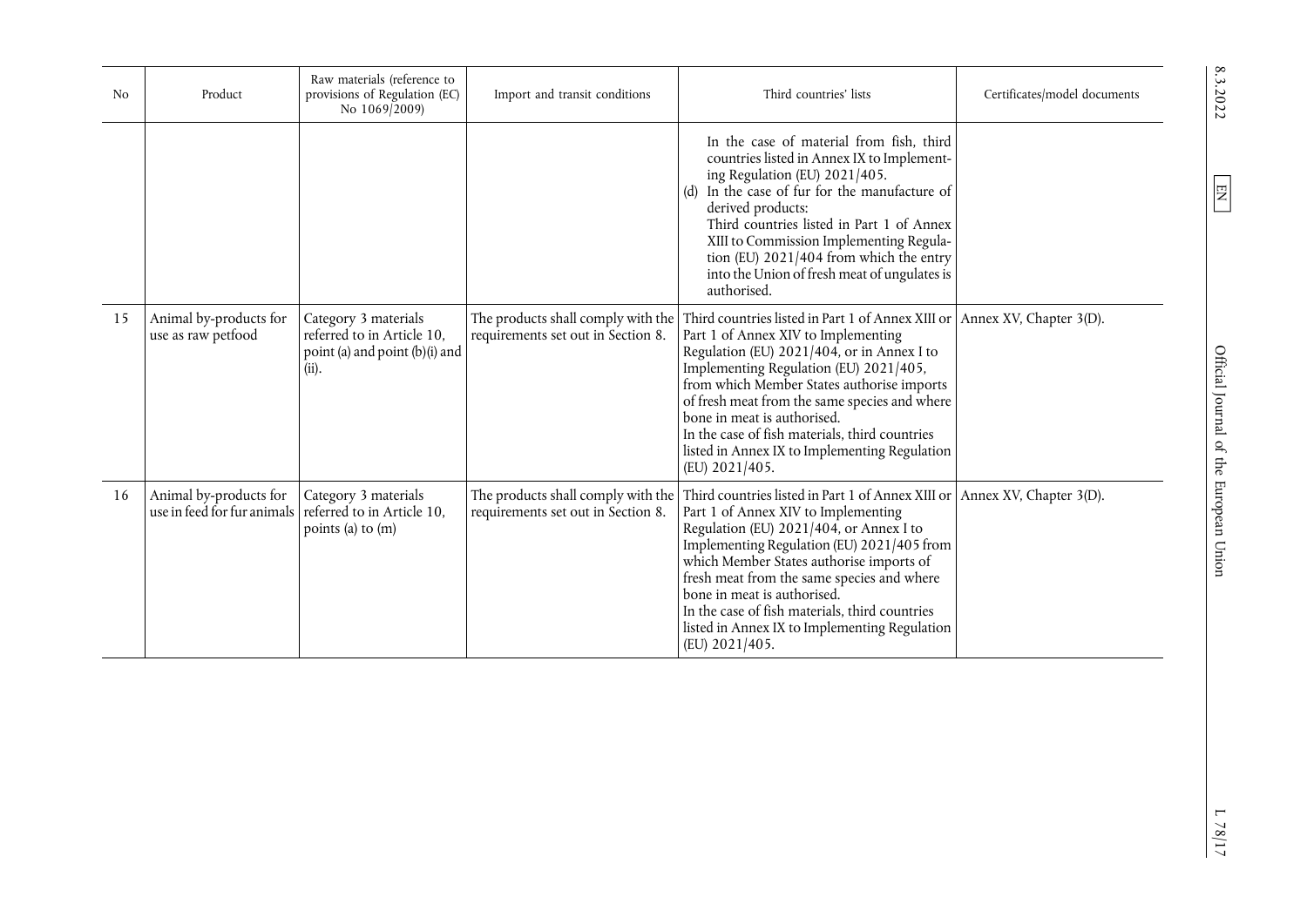| N <sub>o</sub> | Product                                                                                | Raw materials (reference to<br>provisions of Regulation (EC)<br>No 1069/2009)                                                                                                                                                                                                                                                                                                                                                                                                                                                                                                                                                                                                                                                                        | Import and transit conditions | Third countries' lists                                                                                                                                                                                                                                                                                                                                                                                                                                                                     | Certificates/model documents | $78/18$                                          |
|----------------|----------------------------------------------------------------------------------------|------------------------------------------------------------------------------------------------------------------------------------------------------------------------------------------------------------------------------------------------------------------------------------------------------------------------------------------------------------------------------------------------------------------------------------------------------------------------------------------------------------------------------------------------------------------------------------------------------------------------------------------------------------------------------------------------------------------------------------------------------|-------------------------------|--------------------------------------------------------------------------------------------------------------------------------------------------------------------------------------------------------------------------------------------------------------------------------------------------------------------------------------------------------------------------------------------------------------------------------------------------------------------------------------------|------------------------------|--------------------------------------------------|
| 17             | Rendered fats for certain (a)<br>purposes outside the feed<br>chain for farmed animals | duction of biodiesel, 9.<br>oleochemical products<br>or renewable fuels re-<br>ferred to in point L of<br>Section 2 of Chapter IV<br>of Annex IV:<br>Categories 1, 2 and 3<br>materials referred to in<br>Articles 8, 9 and 10.<br>In the case of materials<br>(b)<br>destined for the pro-<br>duction of renewable<br>fuels referred to in Sec-<br>tion 2, point J, of Chap-<br>ter IV of Annex IV:<br>Categories 2 and 3 ma-<br>terials referred to in Ar-<br>ticles 9 and 10.<br>In the case of materials<br>(c)<br>destined to organic fer-<br>tilisers and soil impro-<br>vers:<br>Category 2 materials re-<br>ferred to in Article 9,<br>points (c) and (d) and<br>point (f)(i), and Cate-<br>gory 3 materials re-<br>ferred to in Article 10, |                               | In the case of materials The rendered fats shall comply with Third countries listed in Part 1 of Annex XIII or Chapter 10(B) of Annex XV.<br>destined for the pro- the requirements set out in Section A of Part 1 of Annex XV to<br>Implementing Regulation (EU) 2021/404 and<br>the following third countries:<br>(AL) Albania<br>(DZ) Algeria<br>(SV) El Salvador.<br>In the case of fish materials, third countries<br>listed in Annex IX to Implementing Regulation<br>(EU) 2021/405. |                              | $E\!N$<br>Official Journal of the European Union |
|                |                                                                                        | other than in points (c)<br>and $(p)$ .                                                                                                                                                                                                                                                                                                                                                                                                                                                                                                                                                                                                                                                                                                              |                               |                                                                                                                                                                                                                                                                                                                                                                                                                                                                                            |                              |                                                  |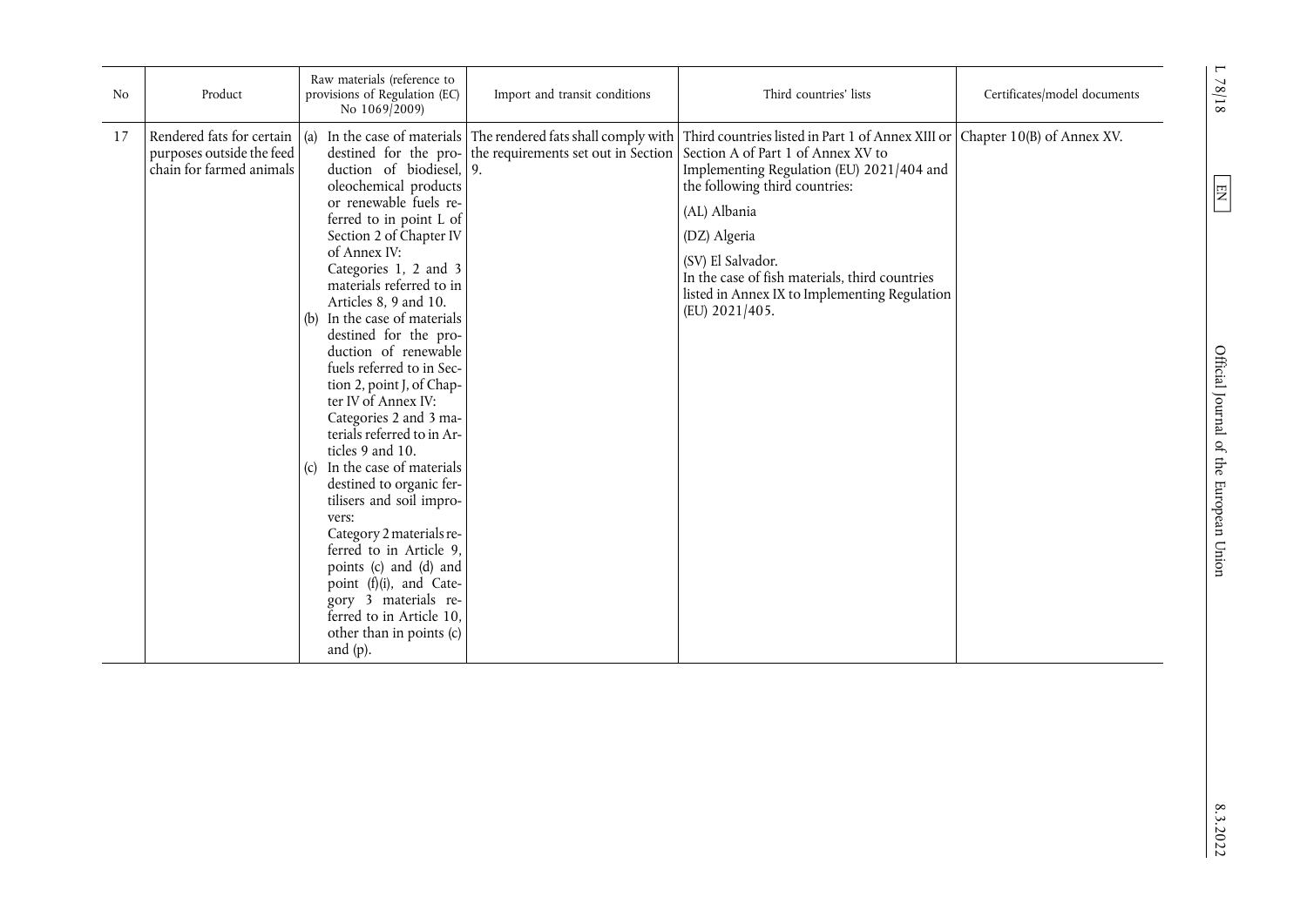| No | Product         | Raw materials (reference to<br>provisions of Regulation (EC)<br>No 1069/2009)                                                                                                                                                                                                                                                                                                                                                                                                                             | Import and transit conditions                                                                                          | Third countries' lists | Certificates/model documents                                                                                                                                                                                   |
|----|-----------------|-----------------------------------------------------------------------------------------------------------------------------------------------------------------------------------------------------------------------------------------------------------------------------------------------------------------------------------------------------------------------------------------------------------------------------------------------------------------------------------------------------------|------------------------------------------------------------------------------------------------------------------------|------------------------|----------------------------------------------------------------------------------------------------------------------------------------------------------------------------------------------------------------|
|    |                 | (d) In the case of materials<br>destined to other pur-<br>poses: Category 1 ma-<br>terials referred to in Ar-<br>ticle 8, points (b), (c)<br>and $(d)$ ,<br>Category 2 materials re-<br>ferred to in Article 9,<br>points (c) and (d) and<br>point (f)(i), and Cate-<br>gory 3 materials re-<br>ferred to in Article 10,<br>other than in points (c)<br>and $(p)$ .                                                                                                                                       |                                                                                                                        |                        |                                                                                                                                                                                                                |
| 18 | Fat derivatives | (a)<br>the feed chain for Section 10.<br>farmed animals:<br>Category 1 materials re-<br>ferred to in Article 8,<br>points (b), (c) and (d),<br>Category 2 materials re-<br>ferred to in Article 9,<br>points (c) and (d) and<br>Article 9, point (f)(i),<br>and Category 3 materi-<br>als referred to in Arti-<br>cle 10.<br>(b) In the case of fat deriva-<br>tives for use as feed:<br>Category 3 materials<br>other than materials re-<br>ferred to in Article 10,<br>points $(n)$ , $(o)$ and $(p)$ ; | In the case of fat deriva- The fat derivatives shall comply<br>tives for uses outside with the requirements set out in | Any third country.     | (a) In the case of fat derivatives for<br>uses outside the feed chain for<br>farmed animals:<br>Annex XV, Chapter 14(A).<br>(b) In the case of fat derivatives for<br>use as feed:<br>Annex XV, Chapter 14(B). |

8.3.2022